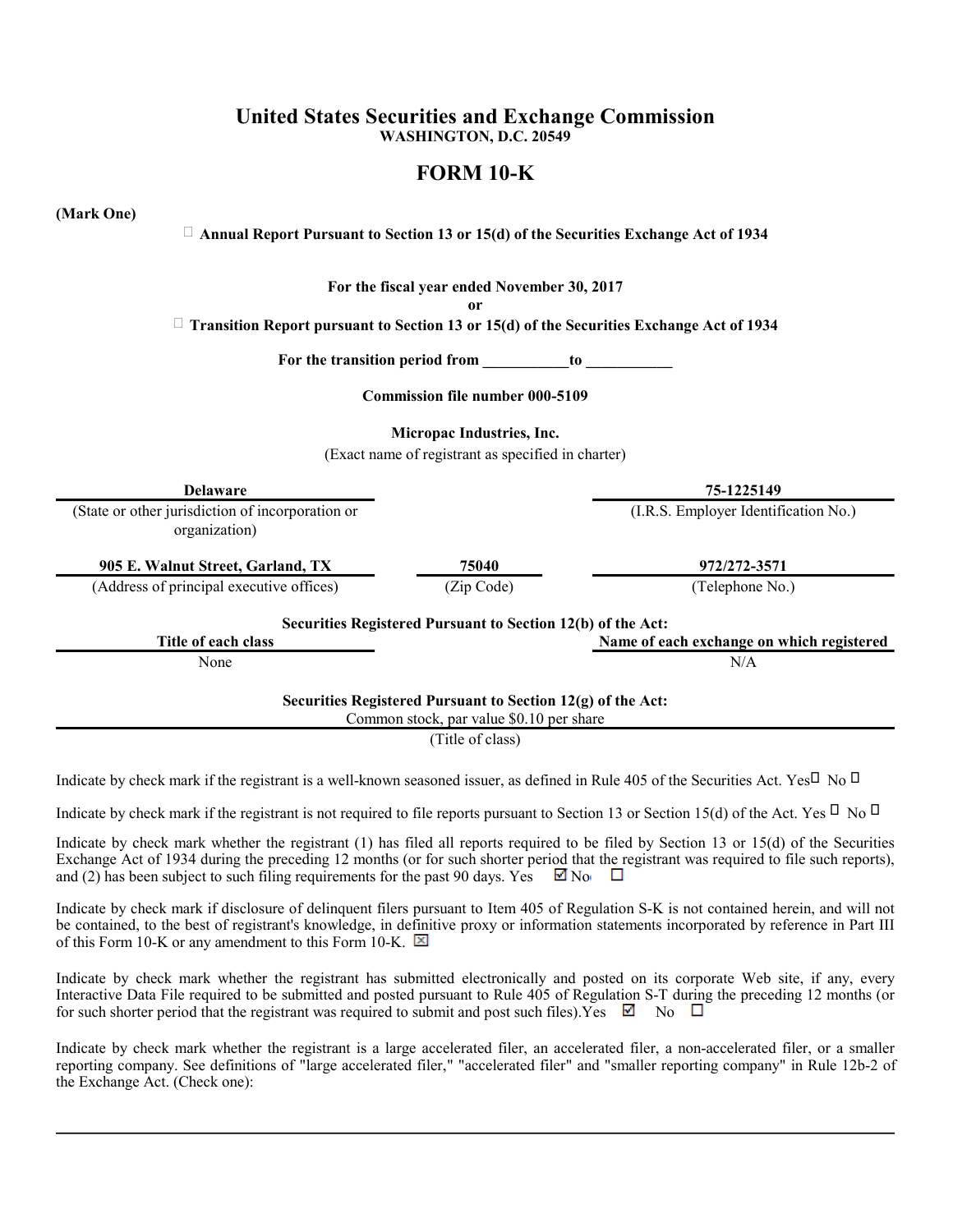| Large accelerated filer | Accelerated filer         |
|-------------------------|---------------------------|
| Non-accelerated filer   | Smaller reporting company |

Indicate by check mark whether the registrant is a shell company (as defined in Rule 12b-2 of the Act). Yes No

The aggregate market value of the voting and non-voting common equity held by non-affiliates of the registrant as of May 27, 2017 representing the last business day of the registrant's most recently completed second fiscal quarter, was approximately \$5,077,000, The number of shares of the registrant's common stock, \$0.10 par value, outstanding as of February 8, 2018 was 2,578,315.

## **DOCUMENTS INCORPORATED BY REFERENCE**

The definitive proxy statement to be filed with the Securities and Exchange Commission relating to the registrant's Annual Meeting of Shareholders, to be held March 10, 2017 is incorporated by reference in Part III to the extent described therein.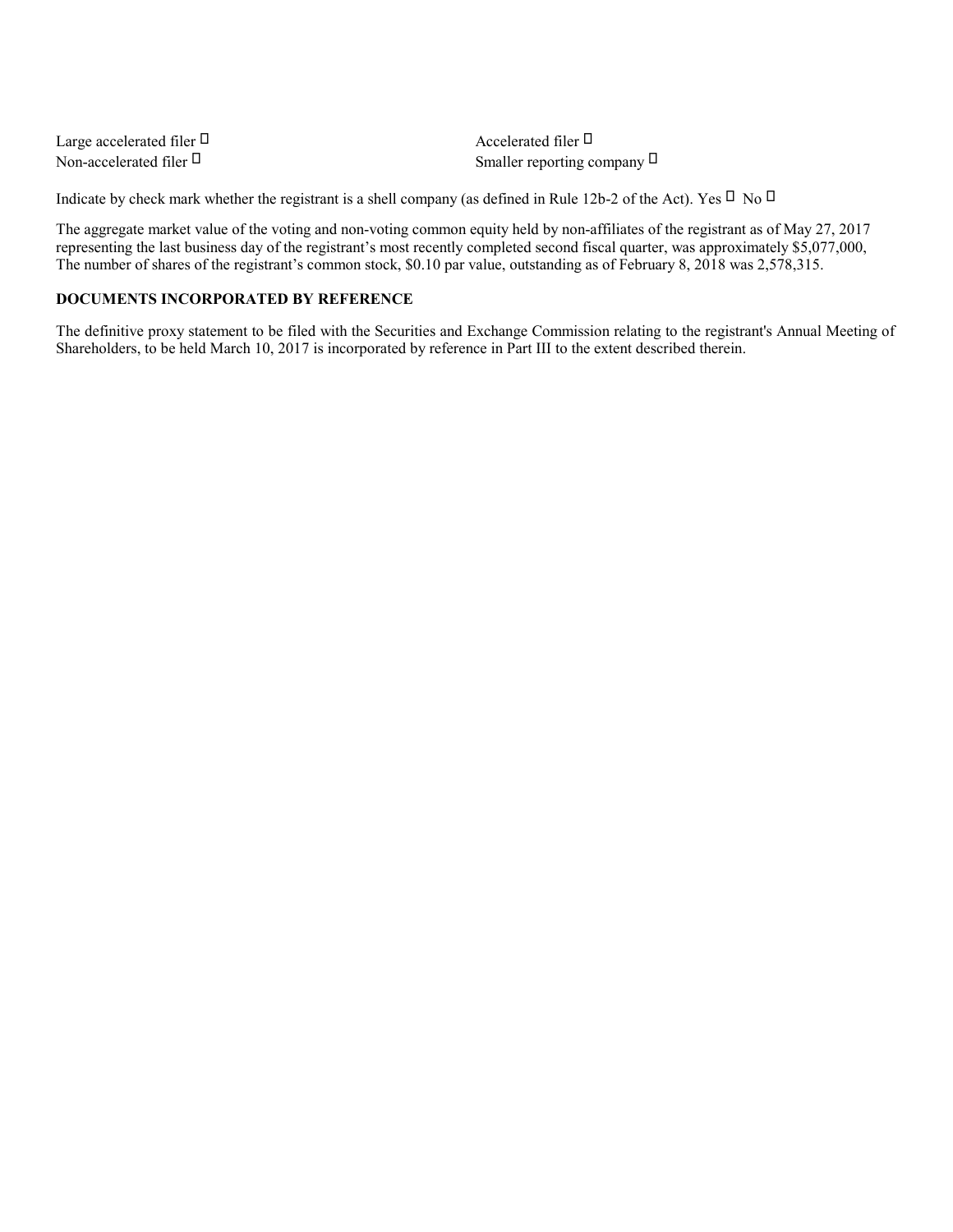## **Table of Contents**

|                 |                                                                                                                 | Page |
|-----------------|-----------------------------------------------------------------------------------------------------------------|------|
| Part I          |                                                                                                                 |      |
| Item 1.         | <b>Business</b>                                                                                                 | 3    |
| Item 1A.        | <b>Risk Factors</b>                                                                                             | 5    |
| Item 1B.        | <b>Unresolved Staff Comments</b>                                                                                | 7    |
| Item 2.         | Properties                                                                                                      | 8    |
| Item 3.         | <b>Legal Proceedings</b>                                                                                        | 8    |
| Item 4.         | Mine Safety Disclosure                                                                                          | 8    |
| Part II         |                                                                                                                 |      |
| Item 5.         | Market for Registrant's Common Equity, Related Stockholder Matters and Issuer Purchases of Equity<br>Securities | 8    |
| Item 6.         | <b>Selected Financial Data</b>                                                                                  | 9    |
| Item 7.         | Management's Discussion and Analysis of Financial Condition and Results of Operations                           | 9    |
| Item 7A.        | Quantitative and Qualitative Disclosures About Market Risk                                                      | 12   |
| Item 8.         | Financial Statements and Supplementary Data                                                                     | 12   |
| Item 9.         | Changes in and Disagreements With Accountants on Accounting and Financial Disclosure                            | 22   |
| Item 9A.        | <b>Controls and Procedures</b>                                                                                  | 22   |
| Item 9B.        | Other Information                                                                                               | 23   |
| <b>Part III</b> |                                                                                                                 |      |
|                 |                                                                                                                 |      |
| Item 10.        | Directors, Executive Officers and Corporate Governance                                                          | 24   |
| Item 11.        | <b>Executive Compensation</b>                                                                                   | 26   |
| Item 12.        | Security Ownership of Certain Beneficial Owners and Management and Related Stockholder<br><b>Matters</b>        | 27   |
| Item 13.        | Certain Relationships and Related Transactions, and Director Independence                                       | 28   |
| Item 14.        | Principal Accounting Fees and Services                                                                          | 28   |
| Part IV         |                                                                                                                 |      |
|                 |                                                                                                                 |      |
| Item 15.        | Exhibits, Financial Statement Schedules                                                                         | 29   |
|                 | Signatures                                                                                                      | 30   |

2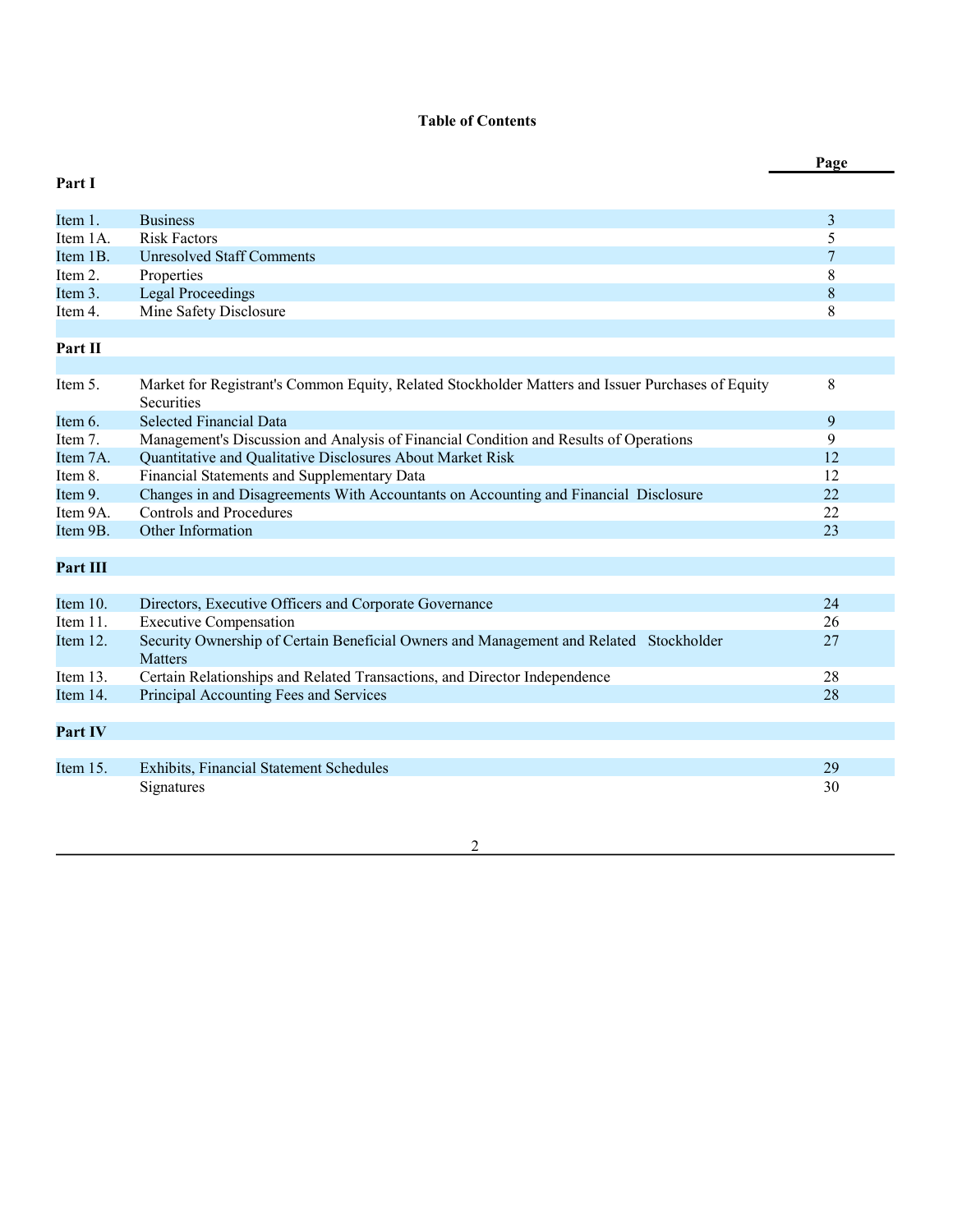### PART I

### **Item 1. Business**

#### **INTRODUCTION**

Micropac Industries, Inc. (the "Company"), a Delaware corporation, designs, manufactures and distributes various types of microelectronic circuits, solid state relays, power controllers, and optoelectronic components and assemblies. The Company's products are used as components and assemblies in a broad range of military, space and industrial systems, including aircraft instrumentation and navigation systems, satellite systems, power supplies, electronic controls, computers, medical devices, and high-temperature (200°C) products.

The Company's facilities are certified and qualified by the Defense Logistics Agency (DLA) to MIL-PRF-38534 (class K-space level) and MIL-PRF-19500 JANS (space level) and is certified to ISO 9001:2008 and AS 9100C. Micropac is a National Aeronautics and Space Administration (NASA) core supplier, and is registered to AS9100-Aerospace Industry standard for supplier certification. The Company has Underwriters Laboratories (UL) approval on our industrial power controllers.

The Company's core technology is microelcetronic and optoelectroic designs to include the packaging and interconnecting of multi-chip microelectronics modules. Other technologies include light emitting and light sensitive materials and products, including light emitting diodes and silicon phototransistors, and electronic intergration used in the Company's optoelectronic components and assemblies.

The business of the Company was started in 1963 as a sole proprietorship. On March 3, 1969, the Company was incorporated under the name of "Micropac Industries, Inc." in the state of Delaware. The stock was publicly held by 452 shareholders on November 30, 2017.

#### **PRODUCTS AND TECHNOLOGIES**

The Company's products are either custom (being application-specific circuits designed and manufactured to meet the particular requirements of a single customer) or standard proprietary components. Custom-designed components and assemblies accounted for approximately 41% of the Company's sales for the fiscal year ended November 30, 2017, and were 40% for fiscal 2016. Standard components and assemblies accounted for approximately 59% of the Company's sales for the fiscal year ended November 30, 2017, and were 60% for fiscal 2016.

The Company provides power management and controls, sensors and displays, and optocouplers products, to include components and assemblies that offers a wide range of products sold to the industrial, medical, military, aerospace and space markets.

The power management and controls technologies, including custom microcircuits, solid state relays, power operational amplifiers, and regulators accounted for 41% of the Company's business in 2017 compared to 36% in 2016. Sensors and displays accounted for 33% of the Company's business and the optocouplers product accounted for 26% of the Company's business in 2017, compared to 35% and 29% in 2016, respectively.

The Company's basic products and technologies include:

- Custom design hybrid microelectronic circuits
- Solid state relays and power controllers
- Custom optoelectronic assemblies and components
- Optocouplers
- Light-emitting diodes
- Hall-Effect sensors ä
- Displays ö
- Power operational amplifiers
- ä Fiber optic components and assemblies
- ä. High temperature (200º C) products
- Radiation tolerant electronics ö

Micropac's products are primarily sold to original equipment manufacturers (OEM's) who serve the following major markets: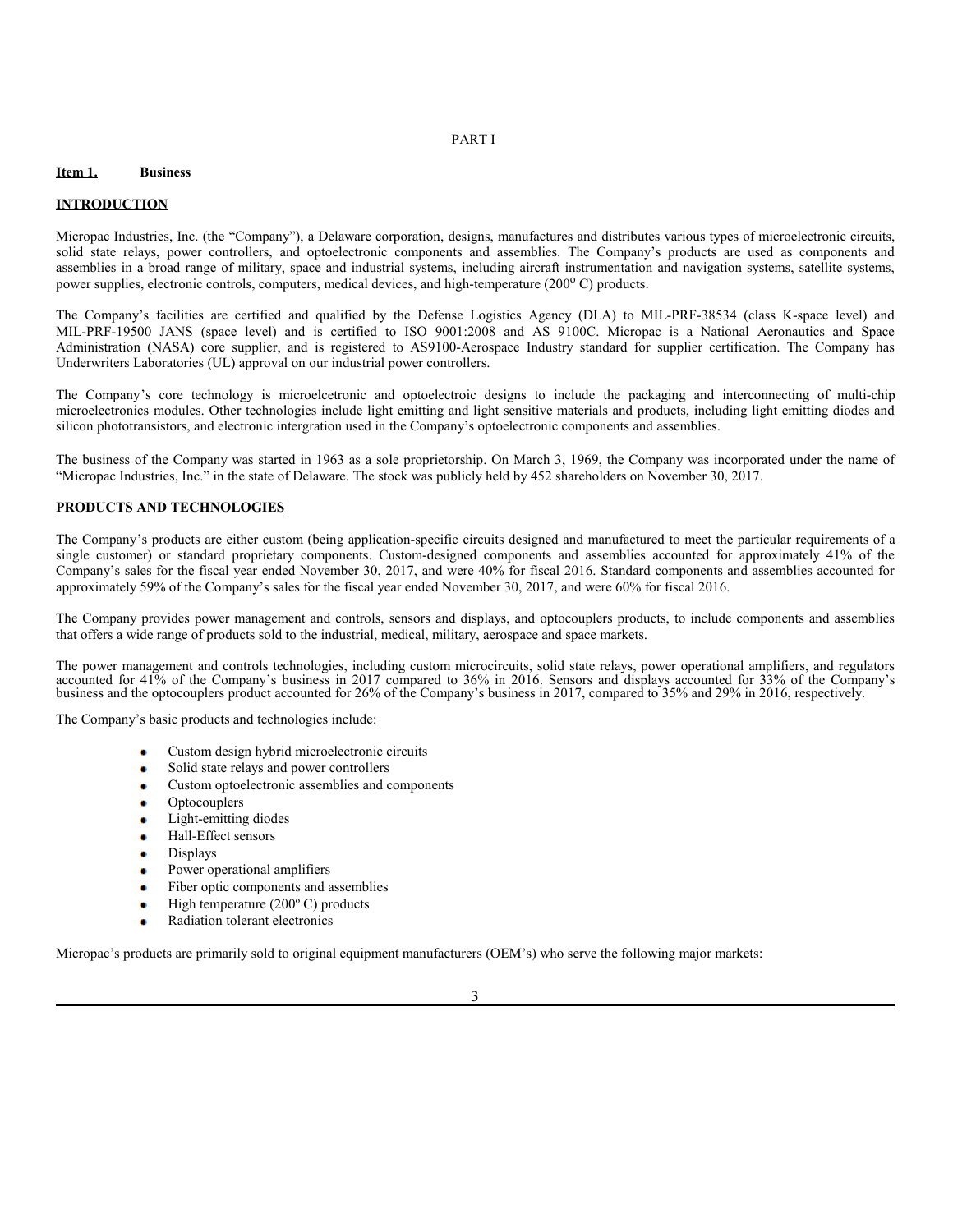- Military/Aerospace aircraft instrumentation, guidance and navigation systems, control circuitry, power supplies, laser positioning
- Medical optoelectronc sensors and electronics
- Space control circuitry, power monitoring and sensing
- Industrial power control equipment, robotics

The Company has two patents. The Company has no licenses, franchises or labor contracts. The Company's trademark "Mii" is registered with the U.S. Patent and Trademark Office.

Sales of our products internationally are subject to government regulations, including export control regulations of the U.S. Department of State and Department of Commerce. Violation of these regulations by the Company could result in monetary penalties and denial of export privileges. The Company is not aware of any violations of export control regulations or any other applicable government regulations.

Five of the Company's principal product families require government approval. Further, a significant portion of our business is military and is dependent on maintaining our facility certifications to MIL-PRF-38534 and MIL-PRF-19500. In addition, several customers require the Company maintain AS 9100 certifications. We expect to maintain these certifications and qualifications; however, the loss of any of these certifications would have a significant negative impact on our business.

Government regulations impose certain controls on chemicals used in electronics and semiconductor manufacturing. Micropac has obtained all the necessary environmental permits, and routinely monitors and reports the wastewater stream results to the local governing agency. Micropac is classified as a small generator of hazardous waste, and the annual cost of complying with the regulations is minimal.

In 2017, the Company's investment in technology through research and development, which was expensed, totaled approximately \$1,704,000 (\$1,152,000 in 2016). The Company's research and development expenditures were directed primarily toward standard proprietary power management products, including industrial power controllers and DC-DC converters, fiber optic transceivers, high voltage optocouplers and continued product development and improvement associated with the Company's space level and other high reliability products.

In addition to the Company's investment in research and development, various customers paid the Company approximately \$1,368,000 in non-recurring engineering revenue with \$1,310,000 recorded within cost of goods sold associated with the development of custom products for specific applications.

The Company provides a one year warranty from the date of shipment to the original purchaser. The Company is obligated under this warranty to either replace or repair defective goods or refund the purchase price paid by the buyer.

### **CUSTOMERS**

The Company's products are marketed throughout the United States and in Western Europe, through a direct technical sales staff, independent representatives and independent stocking distributors. Approximately 20% of the sales for fiscal year 2017 (26% in 2016) were to international customers. Sales to Western European customers are made by independent representatives under the coordination of the Company's office in Bremen, Germany.

Sales through the Company's distribution channels were \$5,433,000 in 2017 compared to \$4,308,000 in 2016, or 28% and 25% of sales, respectively.

The Company's major customers include contractors to the United States government. Sales to these customers for the Department of Defense (DOD) and NASA contracts accounted for approximately 60% of the Company's revenues in 2017 compared to 56% in 2016.

The Company's major customers are Lockheed Martin, Northrop Grumman, Rockwell Collins, United Technologies, , Raytheon, Boeing and L-3. Three customers accounted for 16%, 13% and 10% of the Company's sales during 2017 and two customers accounted for 18% and 11% of the Company's sales in 2016.

### **BACKLOG**

At November 30, 2017, the Company had a backlog of unfilled orders totaling approximately \$12,864,000 compared to approximately \$17,102,000 at November 30, 2016. The Company expects to complete and ship the majority of its November 30, 2017 backlog during fiscal 2018.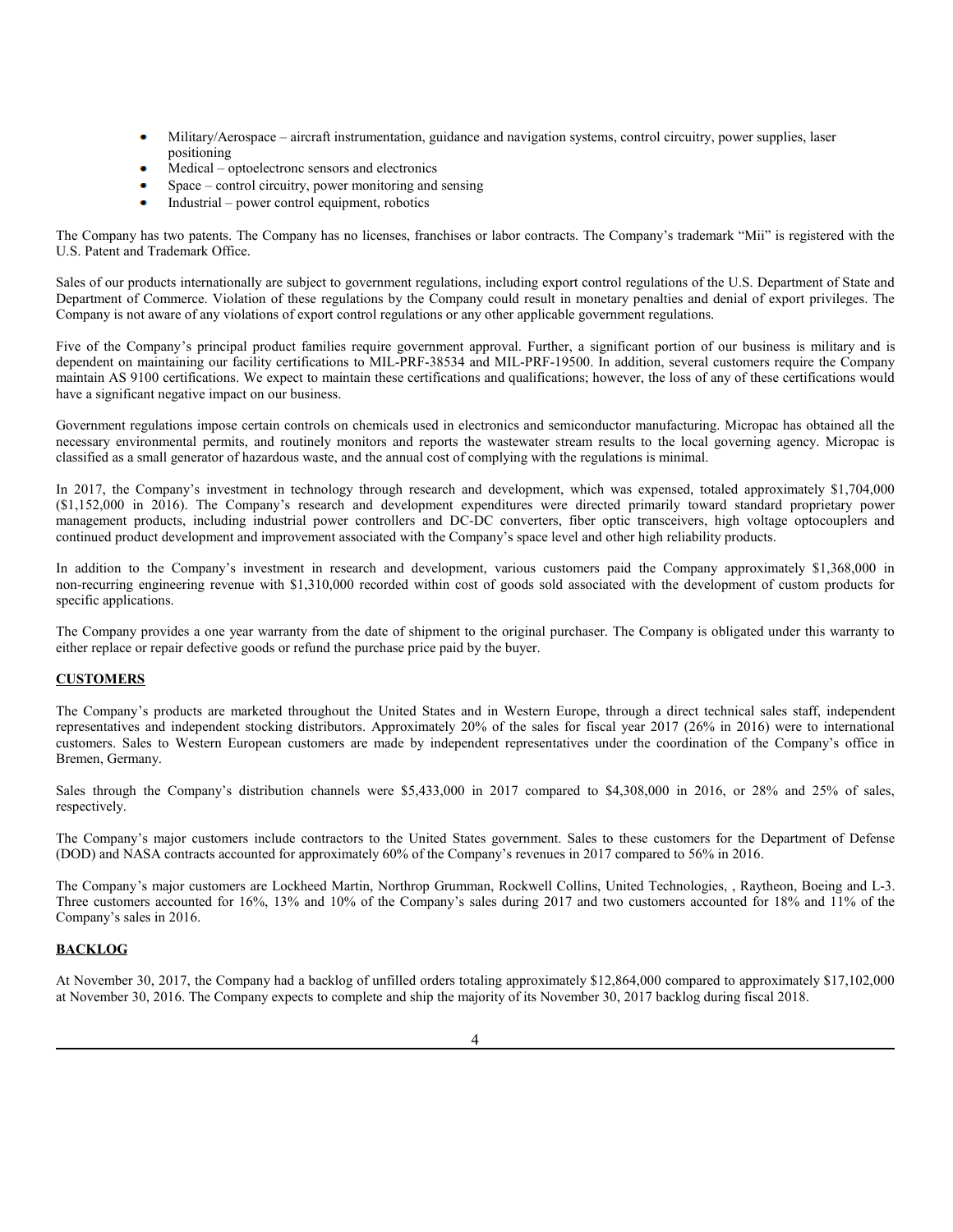### **EMPLOYEES**

At November 30, 2017, the Company had 119 full-time employees (compared to 121 at November 30, 2016), of which 14 were executive and managerial employees, 26 were engineers and quality-control personnel, 16 were clerical and administrative employees, and 63 were production personnel. None of the Company's employees are covered by collective bargaining agreements.

The Company is an equal opportunity employer. It is the Company's policy to recruit, hire, train and promote personnel in all job classifications, without regard to race, religion, color, national origin, sex or age. Above and beyond non-discrimination, we are committed to an Affirmative Action Program, dedicated to the hiring, training, and advancement within the Company of minority group members, women, veterans, and handicapped individuals.

### **COMPETITION**

The Company competes with two or more companies with respect to each of its major products. Some of these competitors are larger and have greater capital resources than the Company. Management believes the Company's competitive position is favorable with regard to our product reliability and integrity, past performance, customer service and responsiveness, timely delivery and pricing; however, no assurance can be given that the Company can compete successfully in the future.

There are approximately 51 independent manufacturing companies who are certified to supply microcircuits to MIL-PRF-38534 or supply semiconductors to MIL-PRF-19500, in addition to OEM's, who manufacture hybrid microcircuits for their internal needs. Micropac may compete with all of these for hybrid microcircuit, power management and optoelectronics business. Some of the Company's primary competitors are Anaren, Avago, Isolink, and International Rectifier.

### **SUPPLY CHAIN**

The parts and raw materials for the Company's products are generally available from more than one source. Except for certain optoelectronic products, the Company does not manufacture the basic parts or materials used in production of its products. From time to time, the Company has experienced difficulty in obtaining certain materials when needed. The Company's inability to secure materials for any reason could have adverse effects on the Company's ability to deliver products on a timely basis and could result in loss of customers or sales. However, the Company has not been materially affected by such shortages. The Company uses capacitors, active semiconductor devices (primarily in chip form), hermetic packages, ceramic substrates, resistor inks, conductor pastes, precious metals and other materials in its manufacturing operations. The Company's delivery commitments to customers allow for adequate lead times for production of the products including lead time for order and receipt from the supply chain.

Some of the Company's primary suppliers are NTK Technologies, Electrovac, Schott AG, Semi-Dice, Micross Components, and Materion Advanced Materials.

### **Item 1A. Risk Factors**

This annual report on Form 10-K contains forward-looking statements that are made pursuant to the safe harbor provisions of the Private Securities Litigation Reform Act of 1995. Actual results could differ materially. Investors are warned that forward-looking statements involve risks and unknown factors including, but not limited to, customer cancellation or rescheduling of orders, problems affecting delivery of vendor-supplied raw materials and components, unanticipated manufacturing problems and availability of direct labor resources.

The Company disclaims any responsibility to update the forward-looking statements contained herein, except as may be required by law.

### **Fabrication efforts may not be successful**

The Company produces silicon phototransistors and light emitting diode die for use in certain military, standard and custom products. Fabrication efforts sometimes may not result in successful results, limiting the availability of these components. Competitors offer commercial level alternatives and our customers may purchase our competitors' products if the Company is not able to manufacture the products using these technologies to meet the customer demands.

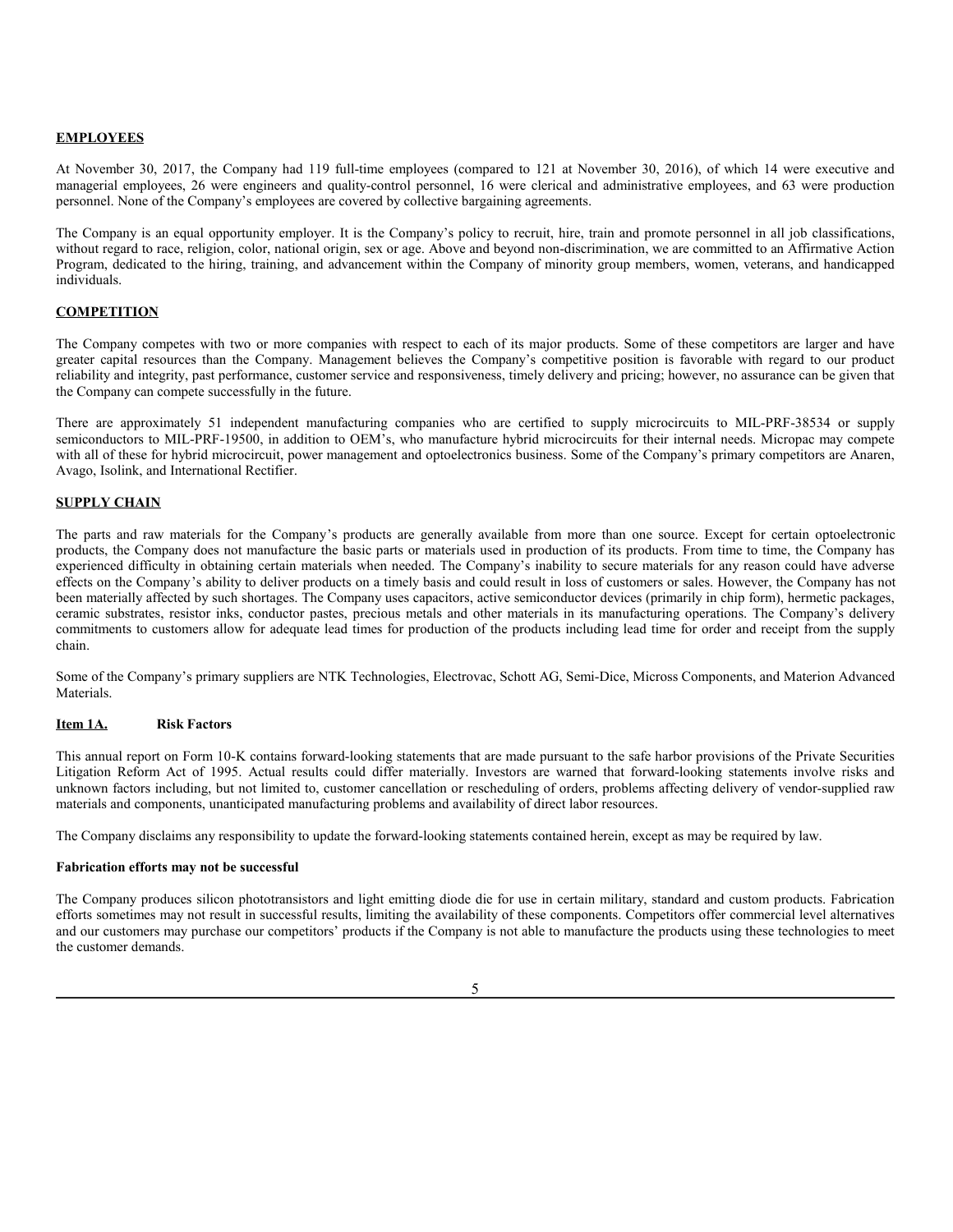#### **Majority shareholder ability to control the election of the Board of Directors**

The Company's majority shareholder, Mr. Heinz-Werner Hempel, established a partnership organized under the laws of Germany, which owns 1,952,577 shares or 75.7% of the outstanding voting shares. Mr. Hempel, through the partnership, has the ability to control the election of the Company's Board of Directors and elect individuals who may be more attuned to such majority shareholder's vision for the Company and not necessarily to those of minority shareholders as to the policies and directions of the Company. However, the ability to control the election of the Board of Directors does not modify the fiduciary duties of the Board of Directors to represent the interests of all shareholders.

### **Availability of public shares for purchase and sale**

A small number of shares are available for public purchase and sale. As a result, the Company's reported share price may be subject to extreme fluctuations due in part to the small number of shares traded at any time.

#### **Pricing pressures from customers for reduction in selling prices**

The Company continues to experience pricing pressures from some of its OEM customers. In some cases, the Company's customers request the review of pricing for possible reduction in selling price on future orders. This requires the Company to improve its productivity and to request similar price reductions from its supplier chain. If one or both of the approaches by the Company does not succeed, the Company could be required to reduce the selling price on future orders, reducing the product gross margins and affecting the Company's net earnings in order to receive future orders from the customer. However, the Company has no agreement that requires a reduction in the selling price on any current customer order. All contracts are firm fixed pricing.

### **The Company is subject to cybersecurity risks**

Cybersecurity risks and attacks continue to grow. Cybersecurity attacks are evolving and not always predictable. Attacks include malicious software, denial-of-service attacks on the Company or its service providers' websites, attempts to gain unauthorized access to data, and other breaches. Even authorized persons could inadvertently or intentionally release confidential or proprietary information. Such events could lead to interruption of our operations or business, unauthorized release of information, corruption of data, damage to our reputation, damage to our customers or vendors, and increased costs to prevent, respond to or mitigate any events.

#### **Insurance coverage and exposure to substantial claims or liabilities**

The Company operates manufacturing facilities in Garland, Texas and subcontracts portions of the Company's manufacturing to a contract manufacturer in Juarez, Mexico. These facilities use industrial machines and chemicals that could provide risks of personal injury and/or property damage. There is no assurance that accidents will not occur. If accidents do occur, the Company could be exposed to substantial liability. The Company maintains worker's compensation insurance and general liability insurance for protection of its employees and for protection of the Company's assets in Garland, Texas and for equipment and inventory located at the contract manufacturer in Juarez, Mexico. In addition to the basic policies mentioned, the Company maintains an umbrella insurance policy. The Company reviews all insurance coverage on an annual basis, and makes any necessary adjustments based on risk assessment and changes in its business. In the opinion of the Company's management, and its insurance advisors, the Company is adequately insured; however, the Company's financial position could be materially affected by claims not covered or exceeding coverage currently carried by the Company.

#### **The Company is subject to numerous environmental regulations and changes in government policy**

The Company is subject to governmental regulations pertaining to the use, storage, handling and disposal of hazardous substances used in connection with its manufacturing activities. Failure of the Company to control all activities dealing with hazardous chemicals could subject the Company to significant liabilities or could cause the Company to cease its manufacturing activities.

The Company could be adversely affected by changes in laws and regulations made by U.S. and non-U.S. governments and agencies dealing with foreign shipments. Changes in trade agreements or taxes on imports or exports could affect our operations or financial condition. Changes by regulatory agencies dealing with environmental issues could affect the cost of the Company's products and make it hard for the Company to be competitive with larger companies.

Sales of our products internationally are subject to government regulations, including export control regulations of the U.S. Department of State and Department of Commerce. Violation of these regulations by the Company could result in monetary penalties and denial of export privileges.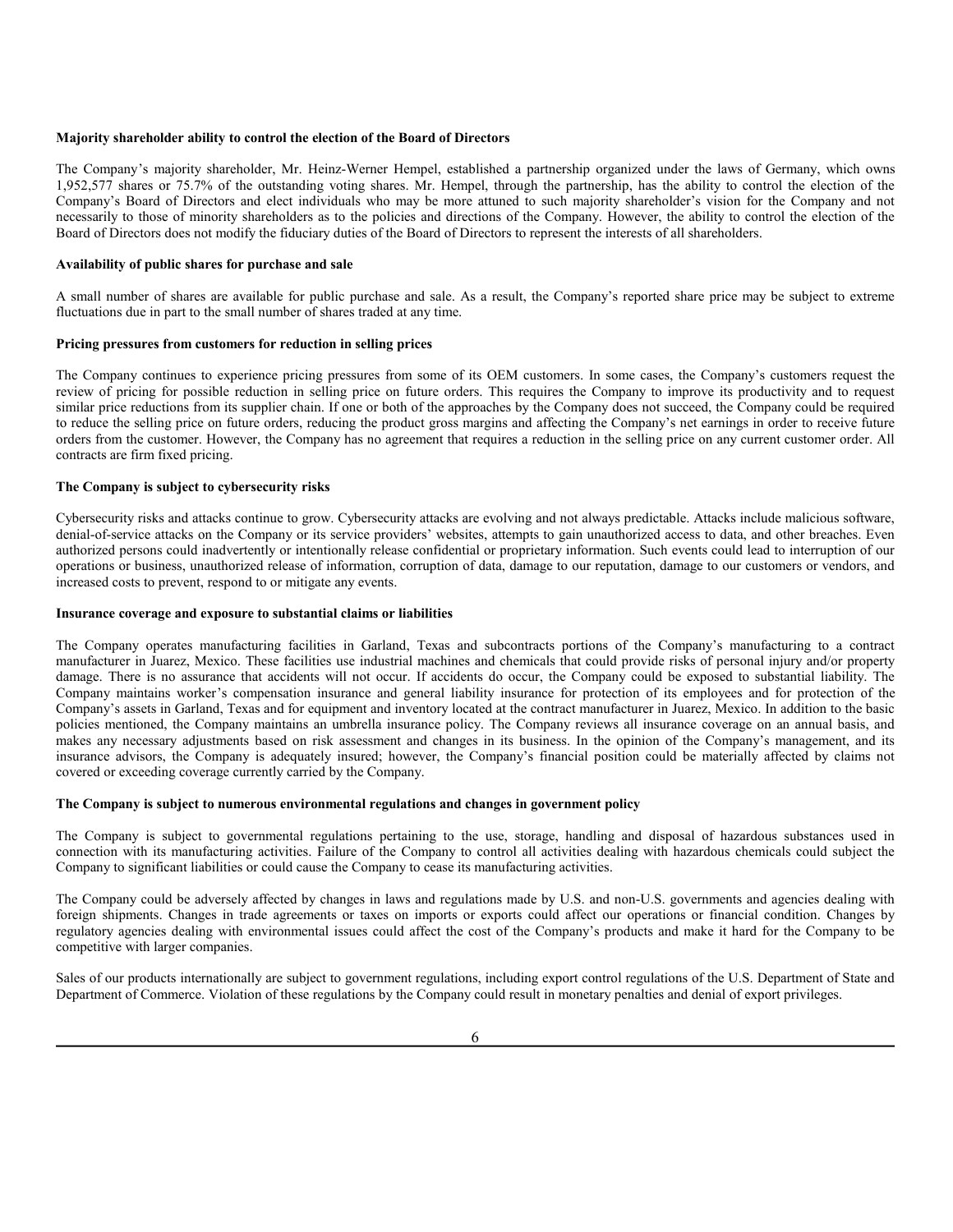The Company is subject to the Foreign Corrupt Practices Act (the "FCPA"), which generally prohibits U.S. companies and their intermediaries from making improper payments to foreign officials for the purpose of obtaining or retaining business. Any violation of the FCPA or similar laws and regulations could result in significant expenses, divert management attention, have a material adverse effect on our business, our financial condition and our results of operations and otherwise have a negative impact on the Company and its reputation.

#### **Product liability claims**

The use of the Company's products in commercial or government applications may subject the Company to product liability claims. Although the Company has not experienced any product liability claims, the sale of any product may provide risk of such claims. Product liability claims brought against the Company could have a material adverse effect on the Company's operating results and financial condition.

#### **Component shortages from suppliers could affect ability to manufacture products or delay shipments to customers**

The Company relies on suppliers to deliver quality raw materials in a timely and cost-effective manner. Most of the materials and components are generally available from multiple sources; however, from time to time vendors do not deliver the product as needed due to manufacturing problems or a decision to discontinue that product. Such interruption of supply or price increases could have a material adverse effect on the Company's operations; however, the Company is not currently impacted by material shortages.

### **The ability to develop new products and technologies used in the military, space or aerospace markets**

The Company's base products and technologies generally have long life cycles. The Company's products are primarily used in military, space or aerospace applications, which also have long life cycles. There can be no assurance that the Company will be able to define, develop and market new products and technologies on a timely and cost effective basis. Failure to respond to our customers' requirements and to our competitors' progress in technological changes could have a material adverse effect on the Company's business.

#### **General economic downturn**

The Company cannot assure you that our business will not be adversely affected as a result of an industry or general economic downturn. If the Company's supply chain is adversely affected by the current economic downturn, this could result in the Company's inability to secure materials and could have adverse effects on the Company's ability to deliver products on a timely basis.

#### **The Company has potential warranty obligations**

The Company provides a one year warranty from the date of shipment to the original purchaser. The Company is obligated under this warranty to either replace or repair defective goods or refund the purchase price paid by the buyer. An unexpected number of warranty claims could negatively impact the profitability of the Company.

#### **The Company may default on its line of credit**

The Company currently has an existing line of credit with a Texas banking institution. In connection therewith, the Company is obligated to maintain certain minimum financial requirements in order to receive advances therefrom. The Company is currently in compliance with such financial requirements, but there is no guarantee that the Company will remain in compliance. If the Company does not maintain compliance with each of the requirements, its ability to receive advances from the line of credit will be impaired.

#### **The Company is heavily dependent on a few major customers**

The Company's major customers include contractors to the United States government. Sales to these customers for the Department of Defense (DOD) and NASA contracts accounted for approximately 60% of the Company's revenues in 2017 compared to 56% in 2016. The Company's major customers are Lockheed Martin, Northrop Grumman, Rockwell Collins, United Technologies, Raytheon, Boeing and L-3. The Company's top 10 customers accounted for 49% of the Company's sales during 2017 and 48% of the Company's sales during 2016.

None. **Item 1B. Unresolved Staff Comments**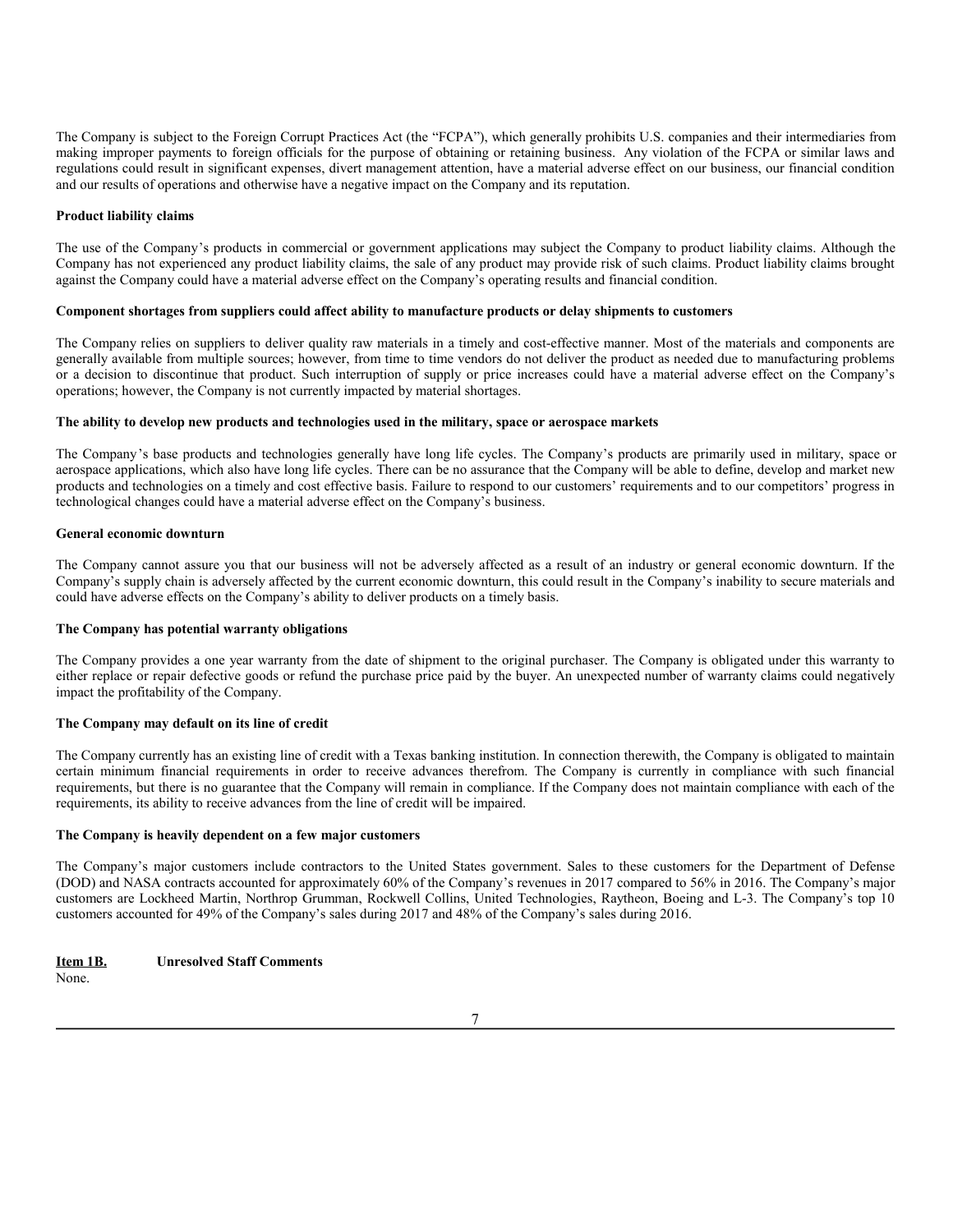### **Item 2. Properties**

The Company occupies approximately 37,000 square feet of manufacturing, engineering and office space in Garland, Texas. The Company owns 32,200 square feet of that space and leases an additional 4,800 square feet. The Company considers its facilities adequate for its current level of operations.

In addition, the Company purchased 9.2 acres of land in Garland, Texas for \$1,438,000. With the purchase of this tract of land, it is the intent of the Company to consolidate the three existing buildings into a new manufacturing center in the future.

The Company also subcontracts some manufacturing to Inmobiliaria San Jose De Ciuddad Juarez S.A. DE C.V., a maquila contract manufacturer in Juarez, Mexico. The Company owns all equipment and inventory with temporary importation into Mexico under the maquila rules of Mexico. The Company does not lease or own any real property in Mexico.

The Company employs a sales team in Bremen, Germany who coordinates sales to Western European customers made by independent representatives. The sales manager maintains an office in a private residence. The Company does not lease or own any real property in Germany, or any other foreign country.

### **Item 3. Legal Proceedings**

The Company is not involved in any material current or pending legal proceedings.

None. **Item 4. Mine Safety Disclosure**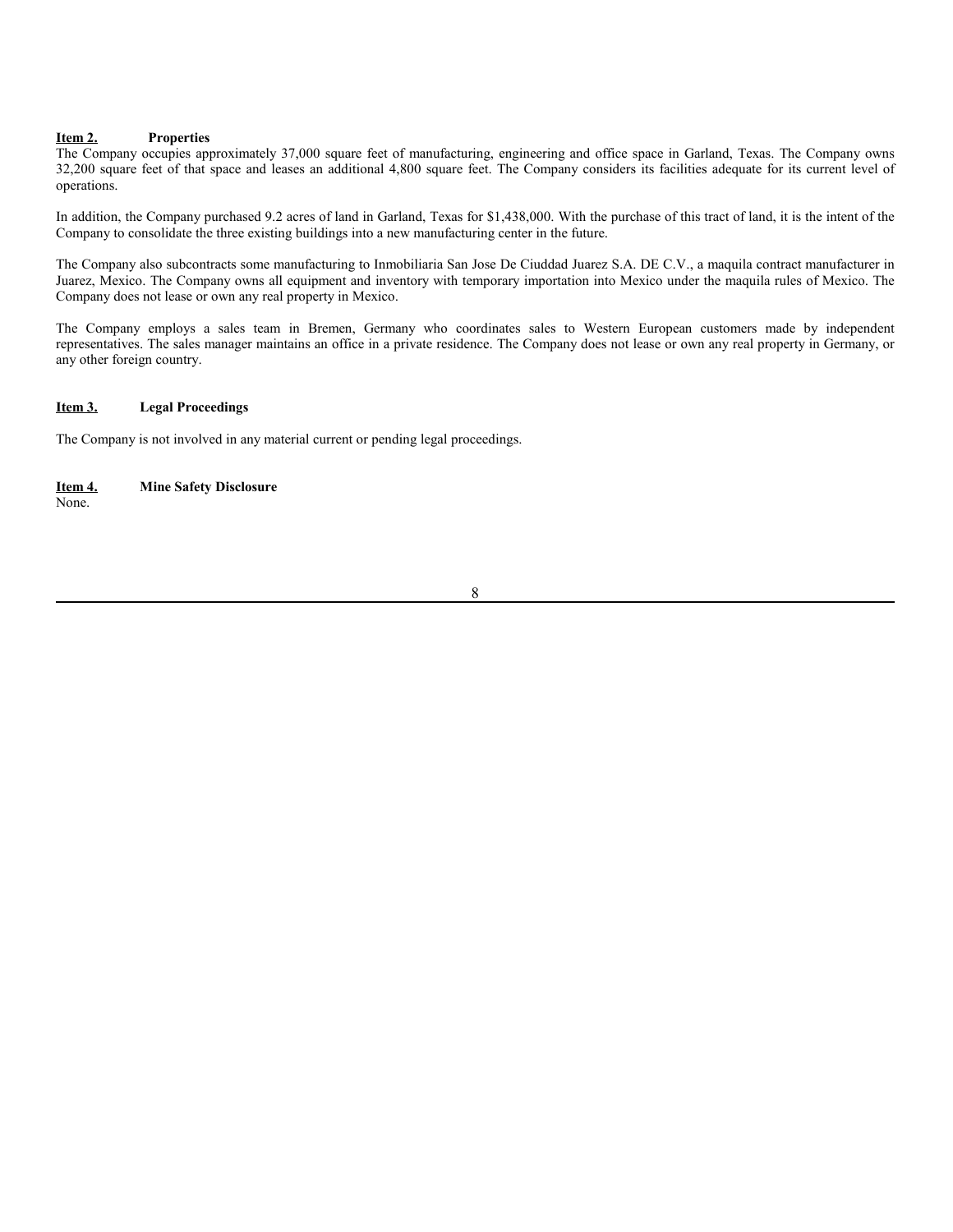### PART II

### Item 5. Market for Registrant's Common Equity, Related Stockholder Matters and Issuer Purchases of Equity Securities

#### Market Information, Holders and Dividends

On February 8, 2018, there were 452 shareholders of record of the Company's common stock. The stock of the Company is closely held; and, therefore, certain shareholders have the ability to significantly influence decisions. The Company's common stock is quoted on the OTC Bulletin Board under the symbol "MPAD.OB". The following sets forth the high and low sell price for each quarter during the last two fiscal years:

|                                     | <b>HIGH</b>  | LOW          |
|-------------------------------------|--------------|--------------|
| Fiscal Year Ended November 30, 2017 | <b>PRICE</b> | <b>PRICE</b> |
| Fourth Quarter                      | \$7.75       | \$7.00       |
| Third Quarter                       | \$8.30       | \$7.50       |
| Second Quarter                      | \$8.75       | \$8.20       |
| First Quarter                       | \$9.00       | \$8.40       |
|                                     |              |              |
| Fiscal Year Ended November 30, 2016 |              |              |
| Fourth Quarter                      | \$8.50       | \$8.25       |
| Third Quarter                       | \$8.63       | \$8.02       |
| Second Quarter                      | \$9.40       | \$7.75       |
| First Quarter                       |              |              |

The market price of a share of the common stock as of February 2, the latest practical date, was \$7.70.

During the three month period ended November 30, 2017, approximately 21,200 shares of the Company's common stock were traded in the over-the-counter market at a price range of \$7.75 to \$7.00 per share. For the two year period ending November 30, 2017, approximately 94,500 shares of the Company's common stock were traded in the over-the-counter market at prices ranging from a low of \$7.00 to a high of \$9.90. Due to this average monthly volume of less than 4,000 shares of common stock being publicly bought and sold during this two year period, the Company does not believe this share trading volume results in prices which represent the market value of the Company's common stock held by non-affiliates.

On December 15, 2015, the Board of Directors of Micropac Industries, Inc. approved the payment of a \$0.10 per share special dividend to all shareholders of record as of January 12, 2016. The dividend was paid to shareholders on February 11, 2016.

On December 13, 2016, the Board of Directors of Micropac Industries, Inc. approved the payment of a \$0.10 per share special dividend to all shareholders of record as of January 10, 2017. The dividend was paid to shareholders on February 8, 2017.

On December 12, 2017, the Board of Directors of Micropac Industries, Inc. approved the payment of a \$0.10 per share special dividend to all shareholders of record as of January, 10 2018. The dividend will be paid to shareholders on or about February 8, 2018.

Securities Issued under Equity Compensation Plan

None.

#### **Item 6. Selected Financial Data**

Not applicable.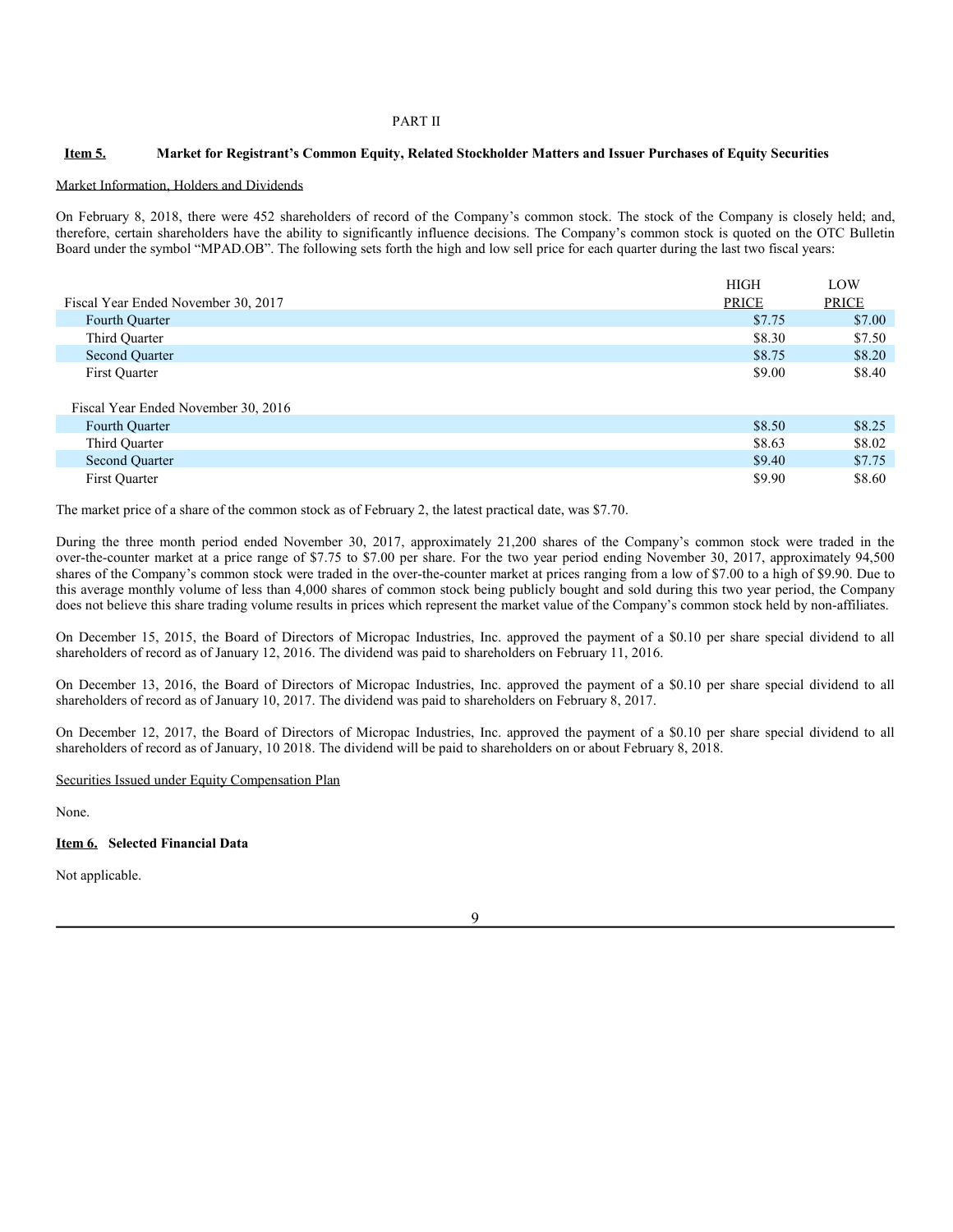### **Item 7. Management's Discussion and Analysis of Financial Condition and Results of Operations**

|                                                | <b>Twelve Months Ended</b> |          |
|------------------------------------------------|----------------------------|----------|
|                                                | 11/30/17                   | 11/30/16 |
|                                                |                            |          |
| <b>Net Sales</b>                               | 100.0%                     | 100.0%   |
| Cost of sales                                  | 61.8%                      | 68.3%    |
| Research and Development                       | 8.6%                       | 6.6%     |
| Selling, General, and Administrative           | 21.5%                      | 23.5%    |
| Cost & Expenses                                | 91.9%                      | 98.4%    |
| Operating Income                               | 8.1%                       | 1.6%     |
| Other income and interest income (expense) net | $0.4\%$                    | 0.3%     |
| Income before Income Taxes                     | 8.5%                       | 1.9%     |
| Provision for taxes                            | 1.4%                       | 0.6%     |
| Net Income                                     | $7.4\%$                    | 1.3%     |

Micropac Industries, Inc. (the "Company"), a Delaware corporation, designs, manufactures and distributes various types of microelectronic circuits, solid state relays, power controllers, and optoelectronic components and assemblies. The Company's products are used as components and assemblies in a broad range of military, space and industrial systems, including aircraft instrumentation and navigation systems, satellite systems, power supplies, electronic controls, computers, medical devices, and high-temperature (200°C) products.

The Company's facilities are certified and qualified by the Defense Logistics Agency (DLA) to MIL-PRF-38534 (class K-space level) and MIL-PRF-19500 JANS (space level) and is certified to ISO 9001:2008 and AS 9100C. Micropac is a National Aeronautics and Space Administration (NASA) core supplier, and is registered to AS9100-Aerospace Industry standard for supplier certification. The Company has Underwriters Laboratories (UL) approval on our industrial power controllers.

The Company's core technology is microelcetronic and optoelectroic designs to include the packaging and interconnecting of multi-chip microelectronics modules. Other technologies include light emitting and light sensitive materials and products, including light emitting diodes and silicon phototransistors, and electronic intergratioin used in the Company's optoelectronic components and assemblies.

Company sales totaled \$19,725,000 resulting in an increase of \$2,126,000 from 2016. The increase was associated with higher overall sales on the Company standard relay products and an increase in customer funded non-recurring engineering from several customers.

At November 30, 2017, the Company had a backlog of unfilled orders totaling approximately \$12,864,000 compared to approximately \$17,102,000 at November 30, 2016. The decrease was in part due to the debooking of orders as explained below. The Company expects to complete and ship the majority of its November 30, 2017 backlog during fiscal 2018.

New orders for fiscal year 2017 totaled \$15,506,000 compared to \$15,752,000 for fiscal 2016. The new orders for fiscal year 2017 consist of \$18,343,000 of new orders minus \$2,837,000 which was debooked for an order booked in 2015 due to the start delay from one international customer. Approximately \$7,735,000 of the new orders received in 2017 was delivered to customers in 2017, along with approximately \$12,008,000 of the Company's \$17,102,000 backlog of orders at November 30, 2016 resulting in revenue of \$19,743,000. In addition, the Company had freight revenue and a net increase in customer returns allowances of \$18,000 for total revenue of \$19,725,000 in 2017.

Cost of sales, as a percentage of net sales, was 61.8% in 2017 compared to 68.3% in 2016. In actual dollars, cost of sales increased \$150,000 for 2017 versus 2016 with a small increase in overhead cost. The change relative to sales was the result of the increase in customer funded non-recurring engineering without the cost overrun experienced in 2016 on the customer funded projects.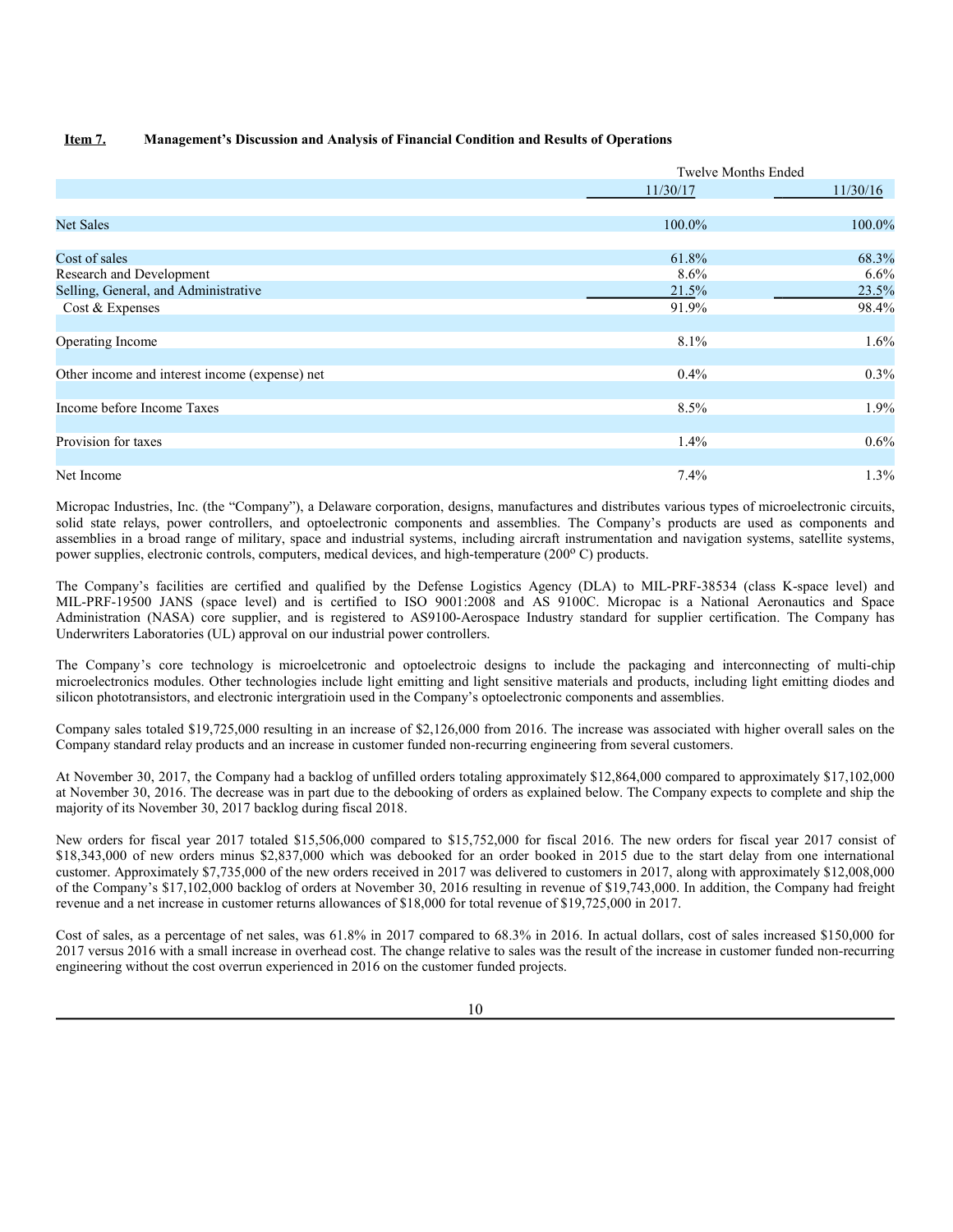In 2017, the Company's investments in technology through research and development, which was expensed, totaled approximately \$1,704,000 (\$1,152,000 in 2016). The Company's research and development expenditures were directed primarily toward standard proprietary power management products, including industrial power controllers and DC-DC converters, fiber optic transceivers, high voltage optocouplers and continued product development and improvements associated with the Company's space level and other high reliability programs. In addition to the Company's investment in research and development, various customers paid the Company approximately \$1,368,000 in non-recurring engineering revenue with \$1,310,000 recorded within cost of goods sold associated with the development of custom products for specific applications.

Selling, general, and administrative expenses totaled 21.5% of net sales in 2017 compared to 23.5% in 2016. In dollars expensed, selling, general and administrative expenses totaled \$4,245,000 in 2017 as compared to \$4,132,000 in 2016.

Other income and net interest income (expense) for fiscal 2017 totaled \$77,000 compared to \$56,000 for fiscal 2016. The majority of the other income is related to reclamation of precious metals, such as gold and silver (from scrap and obsolete material).

Income before taxes for fiscal 2017 was approximately \$1,677,000, or 8.5% of net sales, compared to \$345,000, or 1.9% of net sales in fiscal 2016. The increase in income was associated with higher revenues.

Provisions for income tax for fiscal 2017 totaled \$271,000 compared to \$110,000 for fiscal 2016. The Company's effective income tax rate was 16% for the year ended November 30, 2017 and 32% for the year ended November 30, 2016. The decrease in the effective rate is associated with a R&D tax credit of \$279,000 in 2017.

Net income totaled approximately \$1,406,000 or \$0.55 per share in 2017 versus 2016 net income of \$235,000 or \$0.09 per share.

#### Liquidity and Capital Resources

On April 23, 2016, the Company renewed the Loan Agreement with a Texas banking institution. The Loan Agreement provides for revolving credit loans, in amounts not to exceed a total principal balance of \$6,000,000. The Loan Agreement also contains financial covenants to maintain at all times including (i) minimum working capital of not less than \$4,000,000, (ii) a ratio of senior funded debt, minus the Company's balance sheet cash on hand to the extent in excess of \$2,000,000 to EBITDA of not more than 3.0 to 1.0, and (iii) a ratio of free cash flow to debt service of not less than 1.2 to 1.0. The Company has not, to date, drawn any amounts under the revolving line of credit and is currently in compliance with the financial covenants.

The Company provided \$1,549,000 of cash from operating activities in 2017 compared to the use of \$2,133,000 of cash from operating activities in 2016. The increase in net cash provided by operations is due to higher revenues in 2017. The Company used \$460,000 in cash for investment in additional manufacturing equipment in 2017 compared to \$238,000 in 2016. In addition, the Company purchased 9.2 acres of land in Garland, Texas for \$1,438,000. With the purchase of this tract of land, it is the intent of the Company to consolidate the three existing buildings into a new manufacturing center in the future.

The Company issued a dividend payment of \$0.10 per share to all shareholders of record for each of the last two years. The total dividend payment was \$258,000 per year.

As of November 30, 2017, the Company had \$9,388,000 in cash and cash equivalents compared to \$10,012,000 in cash and cash equivalents on November 30, 2016. The Company held \$2,031,000 in short term investments at November 30, 2017 and \$2,014,000 at November 30, 2016. The Company anticipates that it will use some of this cash for the construction of a new manufacturing center. In addition, the Company continues on-going investigations for the use of cumulative cash for business expansion and improvements, such as operational improvements, new product expansion, facility upgrades, and acquisition opportunities.

Company management believes it will meet its 2018 capital requirements through the use of cash derived from operations for the year and/or usage of the Company's cash and cash equivalents. There were no significant outstanding commitments for equipment purchases or improvements at November 30, 2017.

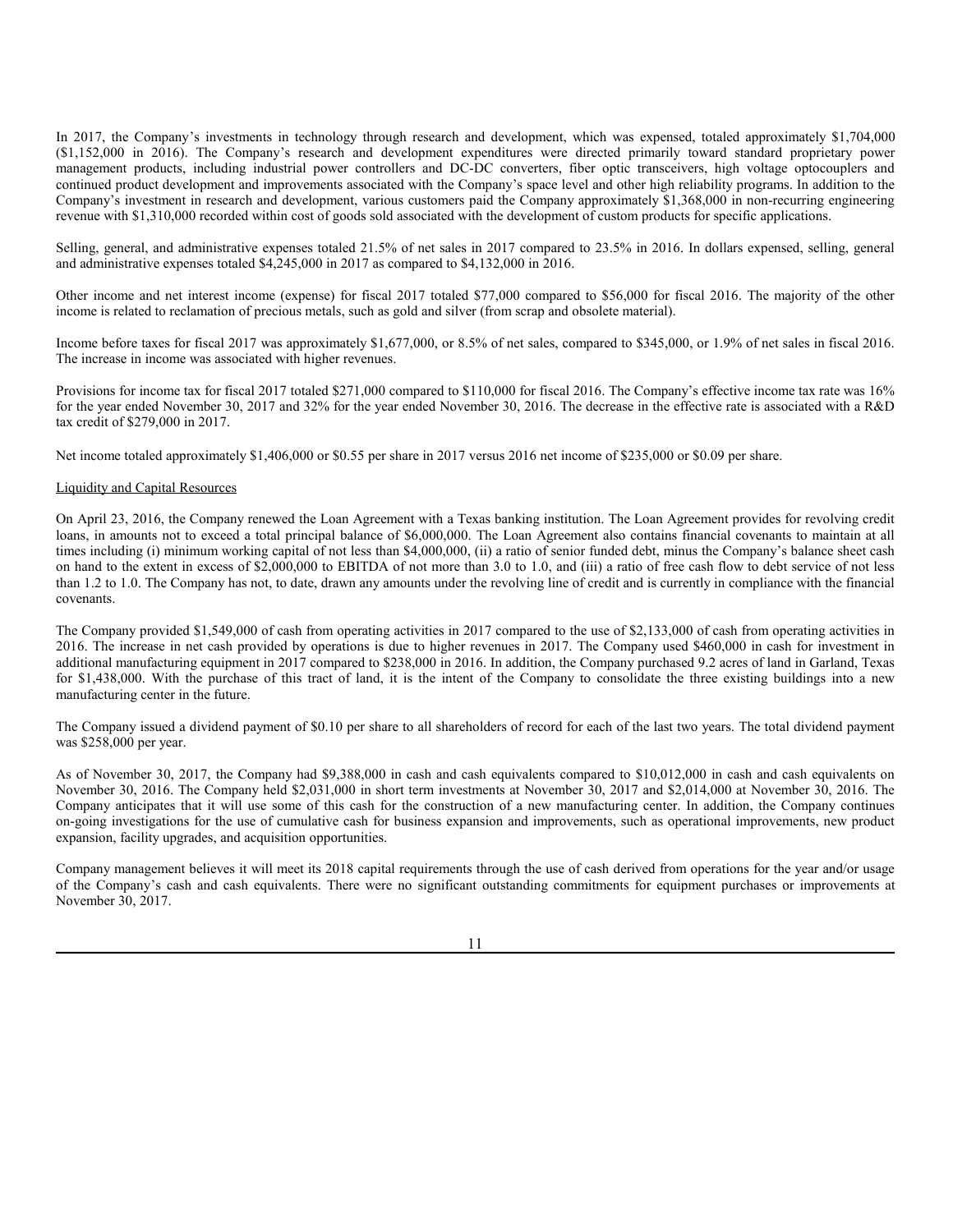#### Off-Balance Sheet Arrangements

The Company has no significant off-balance sheet arrangements.

### **Critical Accounting Policies**

#### **Revenue Recognition**

Revenues are recorded as shipments are made based upon contract prices. Any losses anticipated on fixed price contracts are provided for currently. Sales are recorded net of sales returns, allowances and discounts.

Deferred Revenue represents prepayments from customers and will be recognized as revenue when the products are shipped per the terms of the contract.

On May 28, 2014, the FASB issued ASU No. 2014-09, *Revenue from Contracts with Customers*, which requires an entity to recognize the amount of revenue to which it expects to be entitled for the transfer of promised goods and services to customers. The ASU will replace most existing revenue recognition guidance in U.S. GAAP when it becomes effective. The standard permits the use of either the retrospective or cumulative effect transition method. The Company is evaluating the effect that ASU 2014-09 will have on its consolidated financial statements and related disclosures. On July 9, 2015, the FASB agreed to defer the effective date to annual reporting periods beginning after December 15, 2017 and the interim periods within that year. The Company has not yet selected a transition method nor has it determined the effect of the standard on its ongoing financial reporting. The standard will be effective for the Company for fiscal year ending November 30, 2019.

#### Inventories

Inventories are stated at lower of cost or market value and include material, labor and manufacturing overhead. All inventories are valued using the FIFO (first-in, first-out) method of inventory valuation. The Company determines the need to write inventory down to the lower of cost or market via an analysis based on the usage of inventory over a three year period and projected usage based on current backlog.

In July 2015, the FASB issued ASU No. 2015-11, *Inventory (Topic 330): Simplifying the Measurement of Inventory.* This ASU does not apply to inventory that is measured using last-in, first-out (LIFO) or the retail inventory method. The amendments apply to all other inventory, which includes inventory that is measured using first-in, first-out (FIFO) or average cost. This ASU eliminates from GAAP the requirement to measure inventory at the lower of cost or market. Market under the previous requirement could be replacement cost, net realizable value, or net realizable value less an approximately normal profit margin. Entities within scope of this update will now be required to measure inventory at the lower of cost and net realizable value. Net realizable value is the estimated selling prices in the ordinary course of business, less reasonably predictable costs of completion, disposal, and transportation. Subsequent measurement is unchanged for inventory using LIFO or the retail inventory method. The amendments in this update are effective for fiscal years beginning after December 15, 2016, with early adoption permitted, and should be applied prospectively. The Company does not expect the adoption of this guidance to have a material impact on its consolidated financial statements.

#### Income Taxes

The Company accounts for income taxes using the asset and liability method. Under this method the Company records deferred income taxes for the temporary differences between the financial reporting basis and the tax basis of assets and liabilities at enacted tax rates expected to be in effect when such amounts are realized or settled. The resulting deferred tax liabilities and assets are adjusted to reflect changes in tax law or rates in the period that includes the enactment date.

In assessing the realizability of deferred tax assets, management considers whether it is more likely than not that some portion or all of the deferred tax assets will not be realized. The ultimate realization of deferred tax assets is dependent upon the generation of future taxable income during the periods in which those temporary differences become deductible. Management considers the scheduled reversal of deferred tax liabilities, projected future taxable income, and tax-planning strategies in making this assessment. Based upon the level of historical taxable income and projections for future taxable income over the periods in which the deferred tax assets are deductible, management believes it is more likely than not that the Company will realize the benefits of these deductible differences.

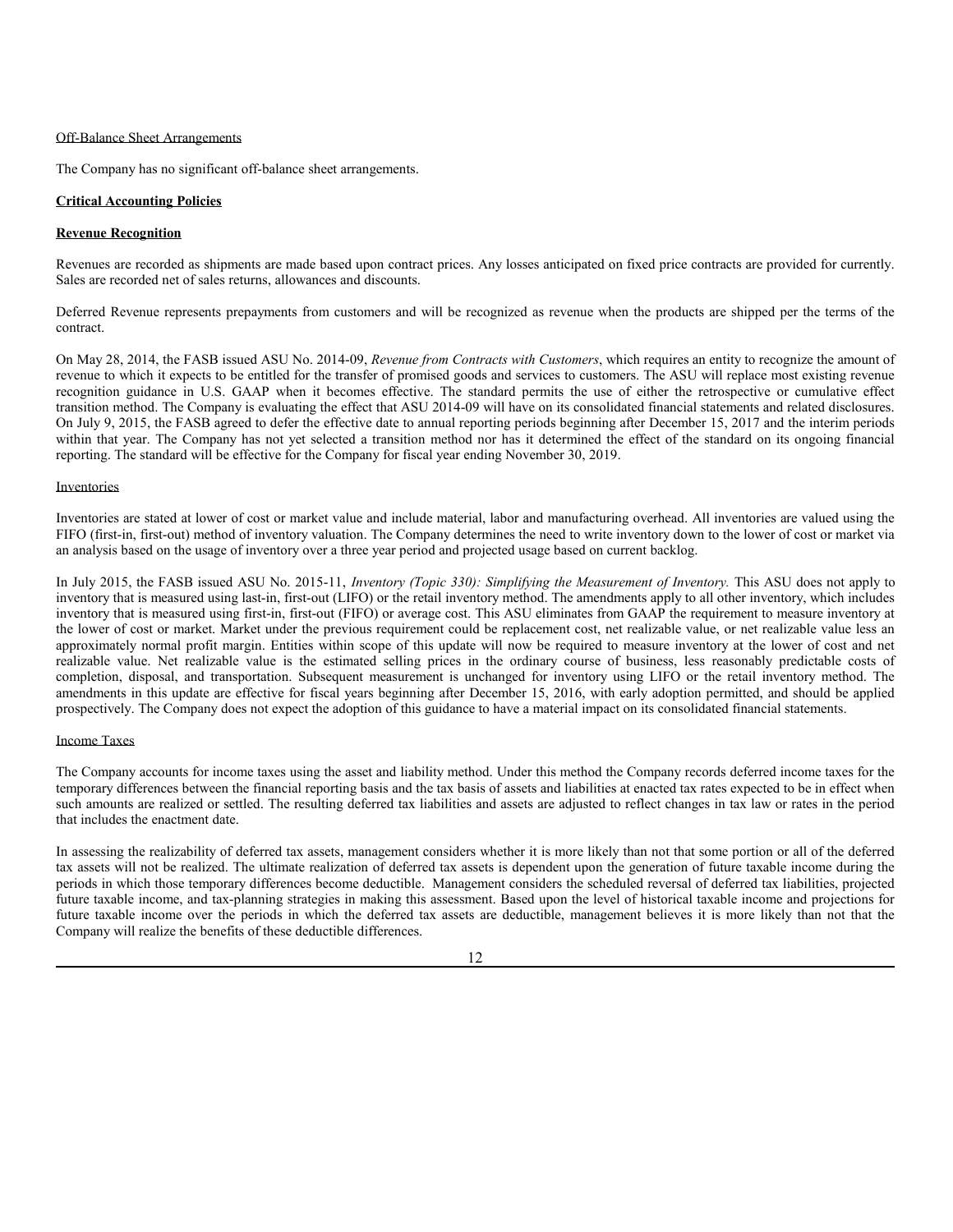In November 2015, the FASB issued ASU No. 2015-17, Income Taxes (Topic 740): Balance Sheet Classification of Deferred Taxes. The ASU requires entities to classify deferred tax liabilities and assets as noncurrent in a classified statement of financial position. This ASU is effective for fiscal years beginning after December 15, 2016, and interim periods within those annual periods. Early adoption is permitted for all entities as of the beginning of an interim or annual reporting period. We early adopted this guidance as of December 1, 2016. Our adoption of this guidance did not have a material impact on our consolidated financial statements. We reclassified \$417 thousand of noncurrent deferred tax liability from noncurrent liability to reduce the carrying value of deferred tax assets as of November 30, 2016 to conform to current financial statement presentation.

The Company records a liability for an unrecognized tax benefit for a tax position that is not "more-likely-than-not" to be sustained. The Company did not record any liability for uncertain tax positions as of November 30, 2017 and 2016.

### **Item 7A. Quantitative and Qualitative Disclosures About Market Risk**

Not applicable.

| Item 8.   | <b>Financial Statements and Supplementary Data</b>                                     |
|-----------|----------------------------------------------------------------------------------------|
| Page No.  |                                                                                        |
| 14        | Report of Independent Registered Public Accounting Firm - Whitley Penn LLP             |
| 15        | Balance Sheets as of November 30, 2017 and 2016                                        |
| 16        | Statements of Income for the years ended November 30, 2017 and 2016                    |
| 17        | Statements of Shareholders' Equity for the years ended November 30, 2017 and 2016      |
| 18        | Statements of Cash Flows for the years ended November 30, 2017 and 2016                |
| $19 - 23$ | Notes to Financial Statements as of and for the years ended November 30, 2017 and 2016 |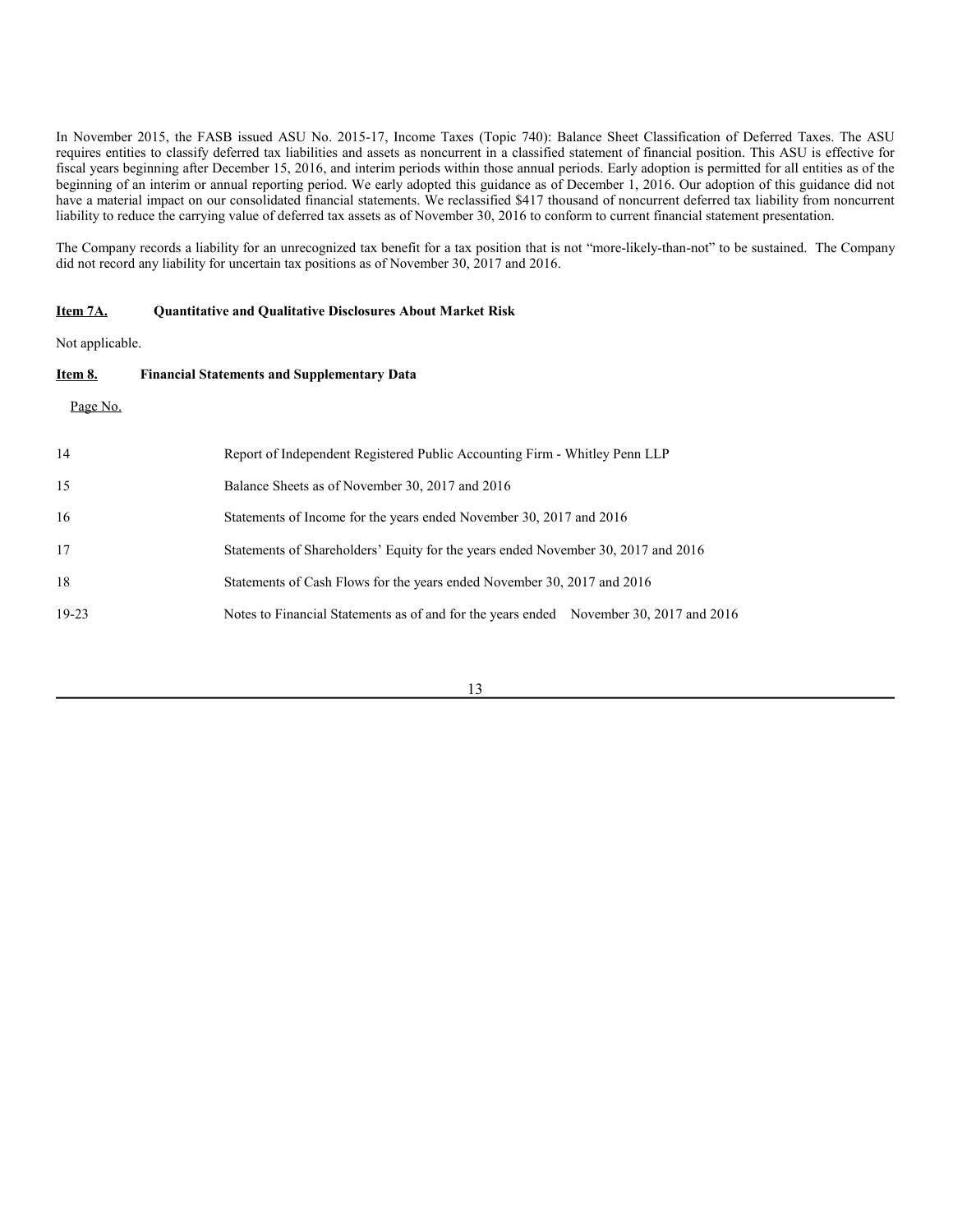#### **Report of Independent Registered Public Accounting Firm**

To the Board of Directors and Shareholders Micropac Industries, Inc.

We have audited the accompanying balance sheets of Micropac Industries, Inc. (the "Company"), as of November 30, 2017 and 2016, and the related statements of income, shareholders' equity, and cash flows for the years then ended. The Company's management is responsible for these financial statements. Our responsibility is to express an opinion on these financial statements based on our audits.

We conducted our audits in accordance with the standards of the Public Company Accounting Oversight Board (United States). Those standards require that we plan and perform the audit to obtain reasonable assurance about whether the financial statements are free of material misstatement. The Company is not required to have, nor were we engaged to perform, an audit of its internal control over financial reporting. Our audit included consideration of internal control over financial reporting as a basis for designing audit procedures that are appropriate in the circumstances, but not for the purpose of expressing an opinion on the effectiveness of the Company's internal control over financial reporting. Accordingly, we express no such opinion. An audit also includes examining, on a test basis, evidence supporting the amounts and disclosures in the financial statements, assessing the accounting principles used and significant estimates made by management, as well as evaluating the overall financial statement presentation. We believe that our audits provide a reasonable basis for our opinion.

In our opinion, the financial statements referred to above present fairly, in all material respects, the financial position of Micropac Industries, Inc. as of November 30, 2017 and 2016, and the results of its operations and its cash flows for the years then ended, in conformity with accounting principles generally accepted in the United States of America.

/s/ Whitley Penn LLP Dallas, Texas February 8, 2018

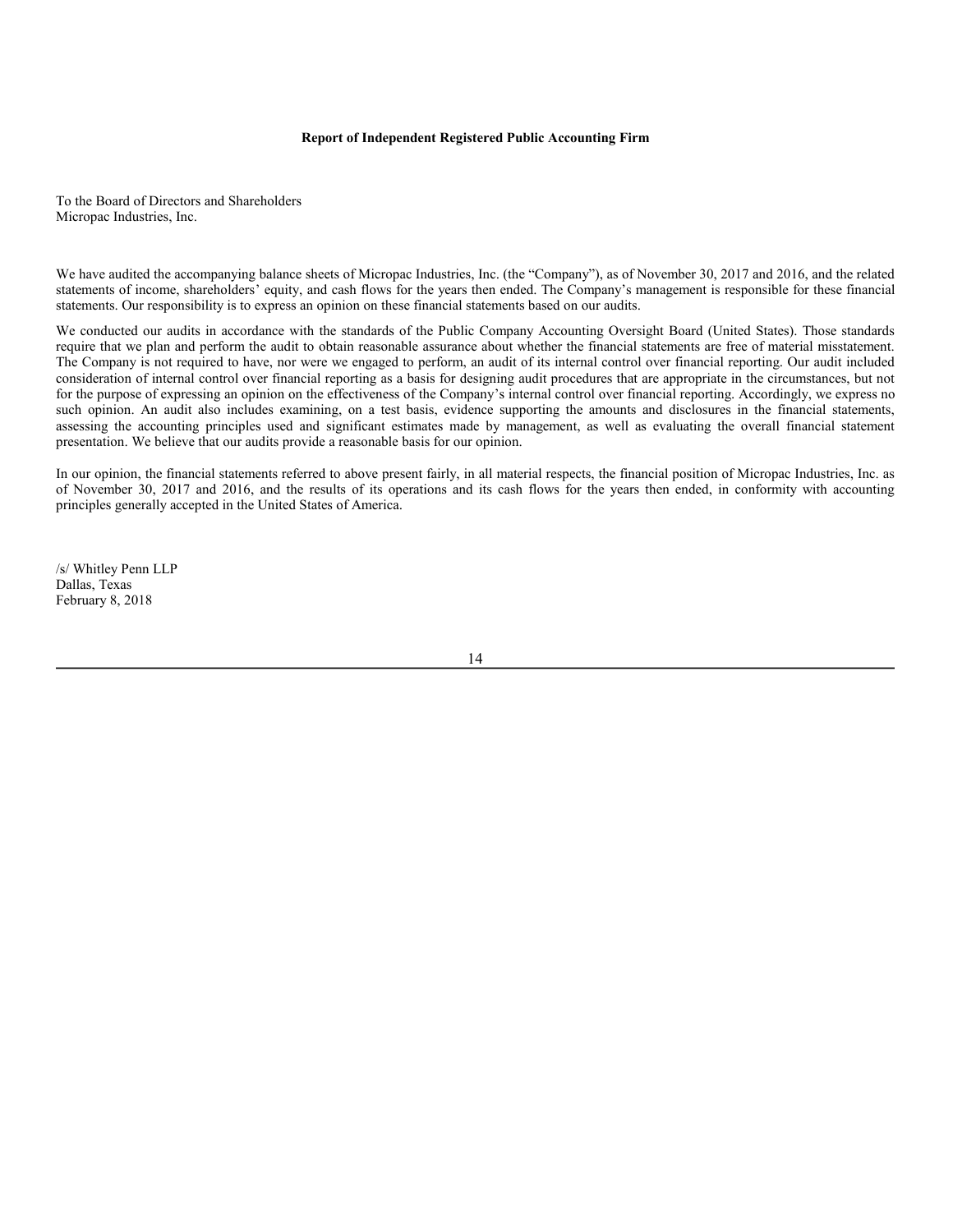#### MICROPAC INDUSTRIES, INC. BALANCE SHEETS NOVEMBER 30, 2017 AND 2016 (Dollars in thousands except share and per share data)

| <b>CURRENT ASSETS</b>                                                 | 2017 |             | 2016       |
|-----------------------------------------------------------------------|------|-------------|------------|
| Cash and cash equivalents                                             | \$   | 9,388 \$    | 10,012     |
| Short-term investments                                                |      | 2,031       | 2,014      |
| Receivables, net of allowance for doubtful accounts of                |      |             |            |
| \$0 at November 30, 2017 and 2016                                     |      | 3,462       | 2,177      |
| Inventories:                                                          |      |             |            |
| Raw materials and supplies                                            |      | 3,874       | 4,179      |
| Work-in process                                                       |      | 1,991       | 3,438      |
| Total inventories                                                     |      | 5,865       | 7,617      |
| Prepaid income tax                                                    |      | 227         | 521        |
| Prepaid expenses and other assets                                     |      | 274         | 152        |
| Total current assets                                                  |      | 21,247      | 22,493     |
| PROPERTY, PLANT AND EQUIPMENT, at cost:                               |      |             |            |
| Land                                                                  |      | 1,518       | 80         |
| <b>Buildings</b>                                                      |      | 498         | 498        |
| Facility improvements                                                 |      | 1,109       | 1,109      |
| Furniture and fixtures                                                |      | 938         | 669        |
| Construction in process equipment                                     |      | 678         | 401        |
| Machinery and equipment                                               |      | 8,492       | 8,565      |
| Total property, plant, and equipment                                  |      | 13,233      | 11,322     |
| Less accumulated depreciation                                         |      | (9, 429)    | (9,136)    |
| Net property, plant, and equipment                                    |      | 3,804       | 2,186      |
| Deferred income taxes                                                 |      | 203         | 273        |
|                                                                       |      |             |            |
|                                                                       |      |             |            |
| Total assets                                                          |      | $25,254$ \$ | 24,952     |
|                                                                       |      |             |            |
| <b>LIABILITIES AND SHAREHOLDERS' EQUITY</b>                           |      |             |            |
| <b>CURRENT LIABILITIES:</b>                                           |      |             |            |
| Accounts payable                                                      | \$   | 372 \$      | 612        |
| Accrued compensation                                                  |      | 704         | 454        |
| Deferred revenue                                                      |      | 392         | 1,282      |
| Property taxes                                                        |      | 86          | 94         |
| Other accrued liabilities                                             |      | 140         | 98         |
| Total current liabilities                                             |      | 1,694       | 2,540      |
|                                                                       |      |             |            |
|                                                                       |      |             |            |
| <b>SHAREHOLDERS' EQUITY</b>                                           |      |             |            |
| Common stock, \$.10 par value, authorized 10,000,000                  |      |             |            |
| shares, 3,078,315 issued and 2,578,315 outstanding at                 |      |             |            |
| November 30, 2017 and November 30, 2016<br>Additional paid-in-capital |      | 308<br>885  | 308<br>885 |
| Treasury stock, 500,000 shares, at cost                               |      | (1,250)     | (1,250)    |
| Retained earnings                                                     |      | 23,617      | 22,469     |
|                                                                       |      |             |            |
| Total shareholders' equity                                            |      | 23,560      | 22,412     |
|                                                                       |      |             |            |
| Total liabilities and shareholders' equity                            |      | $25,254$ \$ | 24,952     |

See accompanying notes to financial statements.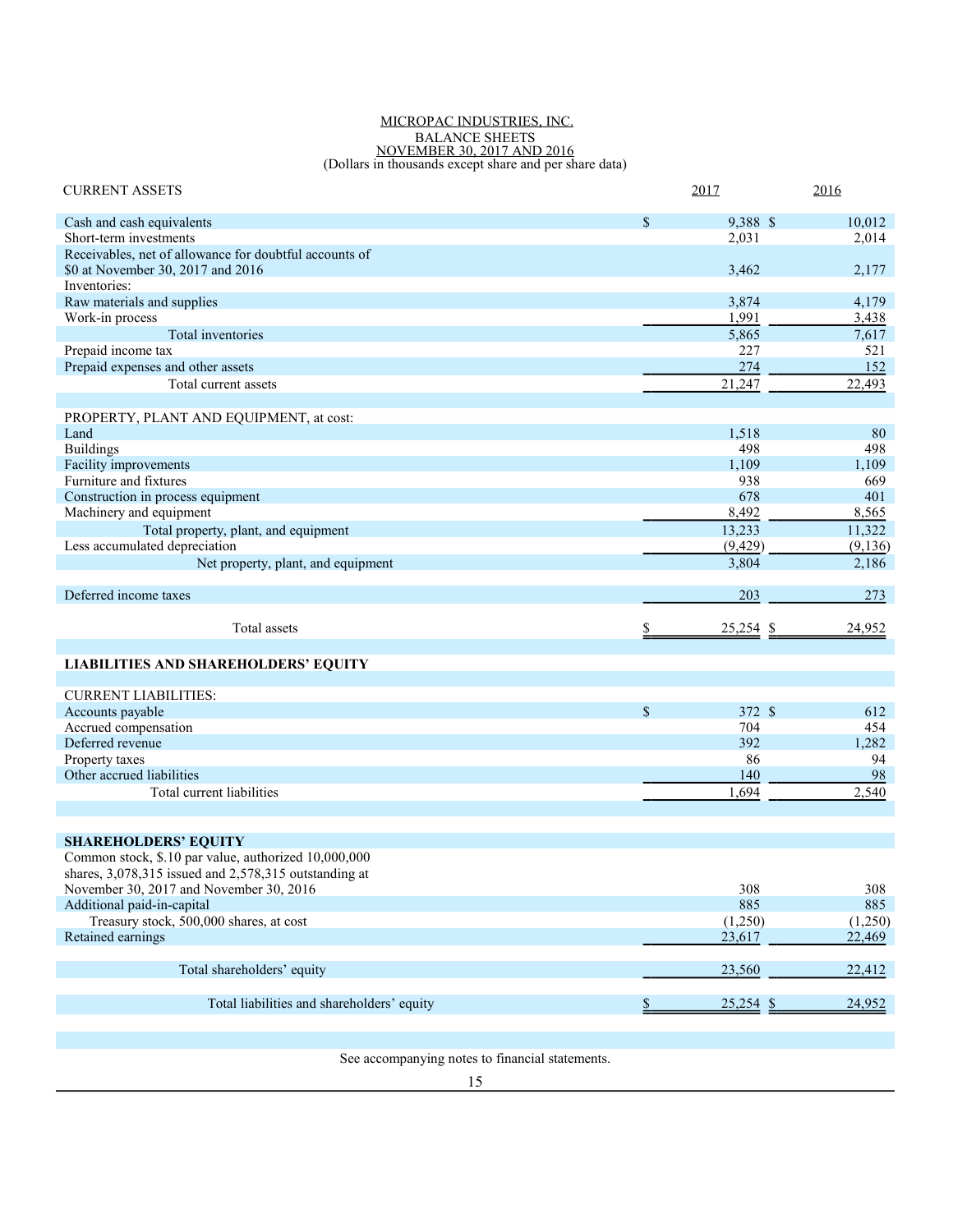#### MICROPAC INDUSTRIES, INC. STATEMENTS OF INCOME FOR THE YEARS ENDED NOVEMBER 30, 2017 AND 2016 (Dollars in thousands except share and per share data)

|                                               |              | 2017      |               | 2016      |
|-----------------------------------------------|--------------|-----------|---------------|-----------|
| <b>NET SALES</b>                              | $\mathbb{S}$ | 19.725    | $\mathbf{\$}$ | 17,599    |
|                                               |              |           |               |           |
| <b>COST AND EXPENSES:</b>                     |              |           |               |           |
| Cost of goods sold                            |              | (12, 176) |               | (12,026)  |
| Research and development                      |              | (1,704)   |               | (1,152)   |
| Selling, general & administrative expenses    |              | (4,245)   |               | (4, 132)  |
|                                               |              |           |               |           |
| Total cost and expenses                       |              | (18, 125) |               | (17,310)  |
|                                               |              |           |               |           |
| <b>OPERATING INCOME</b>                       |              | 1,600     |               | 289       |
|                                               |              |           |               |           |
| Other income                                  |              | 58        |               | 58        |
| Interest income (expense), net                |              | 19        |               | (2)       |
|                                               |              |           |               |           |
| <b>INCOME BEFORE INCOME TAXES</b>             |              | 1,677     |               | 345       |
|                                               |              |           |               |           |
| PROVISION FOR INCOME TAXES                    |              |           |               |           |
| Current                                       |              | (201)     |               | (50)      |
| Deferred                                      |              | (70)      |               | (60)      |
| Total provision for income taxes              |              | (271)     |               | (110)     |
|                                               |              |           |               |           |
| <b>NET INCOME</b>                             |              | 1,406     |               | 235       |
|                                               |              |           |               |           |
| NET INCOME PER SHARE, BASIC AND DILUTED       | \$           | 0.55      | \$            | 0.09      |
|                                               |              |           |               |           |
| WEIGHTED AVERAGE OF SHARES, basic and diluted |              | 2,578,315 |               | 2,578,315 |
|                                               |              |           |               |           |
| <b>DIVIDENDS PER SHARE</b>                    | \$           | 0.10      | \$            | 0.10      |

See accompanying notes to financial statements.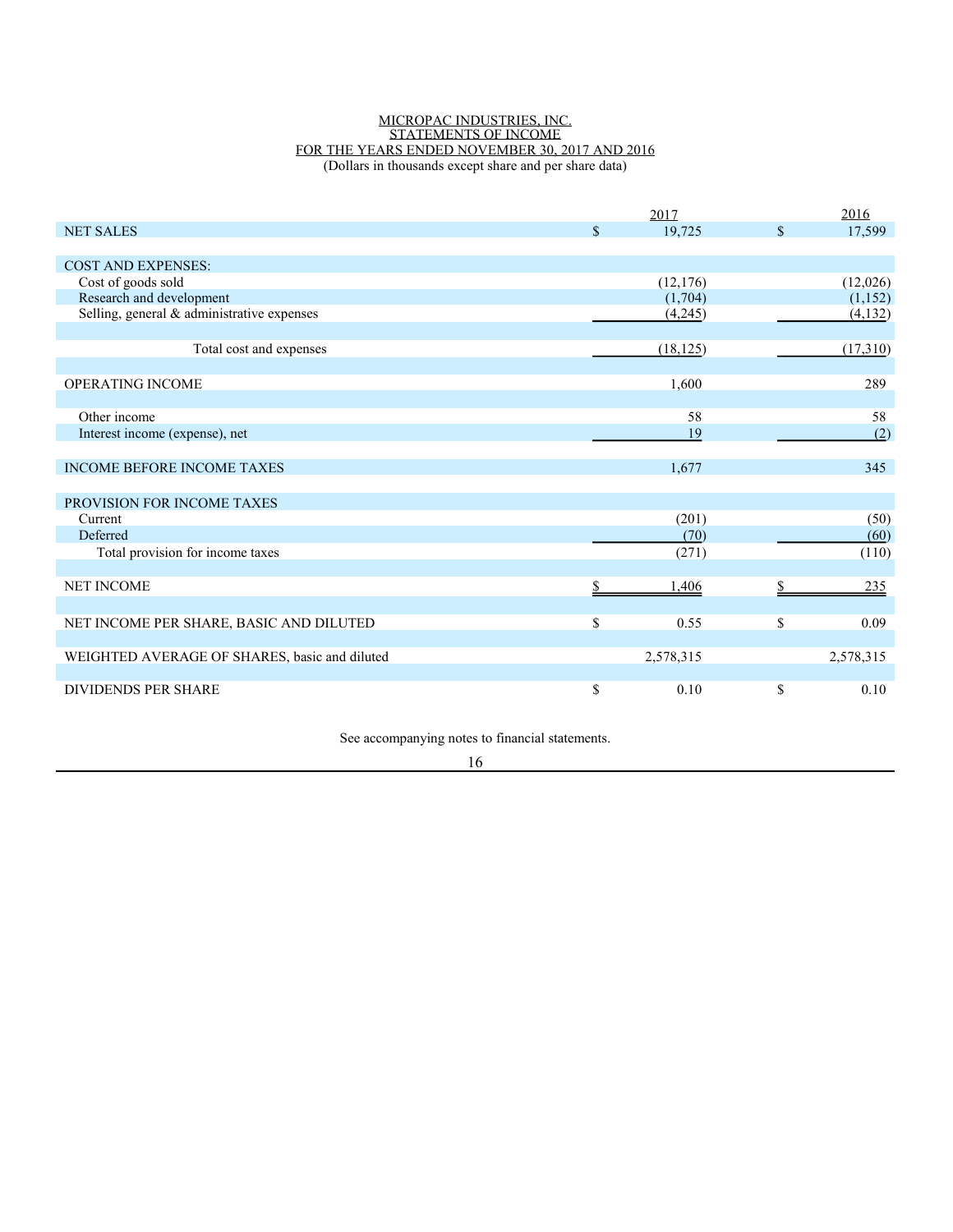### MICROPAC INDUSTRIES, INC. STATEMENTS OF SHAREHOLDERS' EQUITY FOR THE YEARS ENDED NOVEMBER 30, 2017 AND 2016 (Dollars in thousands)

|                            |              | Common<br>Stock |                           | Additional<br>paid-in-capital |             | Treasury<br>Stock |               |              |              |  |  | Retained<br>Earnings | Total |
|----------------------------|--------------|-----------------|---------------------------|-------------------------------|-------------|-------------------|---------------|--------------|--------------|--|--|----------------------|-------|
| BALANCE, November 30, 2015 | $\mathbb{S}$ | 308             | $\boldsymbol{\mathsf{S}}$ | 885                           | $\mathbb S$ | (1,250)           | <sup>\$</sup> | 22,492       | \$22,435     |  |  |                      |       |
| Dividend<br>Net income     |              |                 |                           | --                            |             |                   |               | (258)<br>235 | (258)<br>235 |  |  |                      |       |
|                            |              |                 |                           |                               |             |                   |               |              |              |  |  |                      |       |
| BALANCE, November 30, 2016 |              | 308             |                           | 885                           |             | (1,250)           |               | 22,469       | 22,412       |  |  |                      |       |
| <b>Dividend</b>            |              |                 |                           |                               |             |                   |               | (258)        | (258)        |  |  |                      |       |
| Net income                 |              |                 |                           |                               |             |                   |               | 1,406        | 1,406        |  |  |                      |       |
| BALANCE, November 30, 2017 |              | 308             |                           | 885                           |             | (1,250)           |               | 23,617       | \$23,560     |  |  |                      |       |

See accompanying notes to financial statements.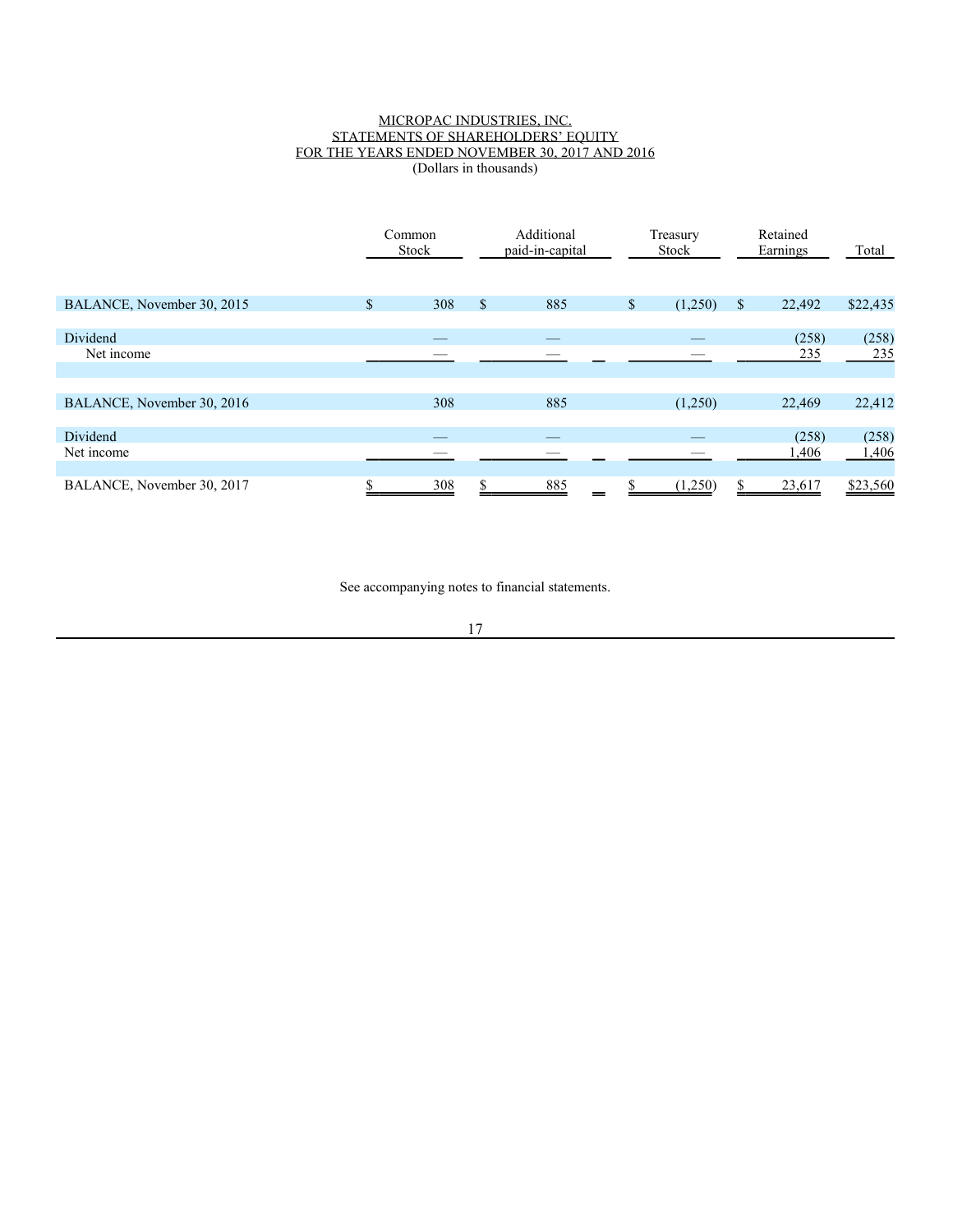### MICROPAC INDUSTRIES, INC. STATEMENTS OF CASH FLOWS FOR THE YEARS ENDED NOVEMBER 30, 2017 AND 2016 (Dollars in thousands)

| <b>CASH FLOWS FROM OPERATING ACTIVITIES:</b>             |               | 2017       | 2016          |
|----------------------------------------------------------|---------------|------------|---------------|
| Net income                                               | $\mathbf{\$}$ | $1,406$ \$ | 235           |
| Adjustments to reconcile net income to                   |               |            |               |
| net cash provided by (used in) operating activities:     |               |            |               |
| Depreciation                                             |               | 293        | 290           |
| Deferred tax expense                                     |               | 70         | 60            |
| Loss (gain) on sale of equipment                         |               |            | -1            |
| Changes in certain current assets and liabilities:       |               |            |               |
| (Increase) decrease in accounts receivable               |               | (1,285)    | 183           |
| Decrease (increase) in inventories                       |               | 1,752      | (749)         |
| (Increase) decrease in prepaid expenses and other assets |               | (122)      | 9             |
| Decrease (increase) decrease in prepaid income taxes     |               | 288        | (521)         |
| (Decrease) increase in deferred revenue                  |               | (890)      | (1, 573)      |
| (Decrease) increase in accounts payable                  |               | (253)      | 224           |
| Increase (decrease) in accrued compensation              |               | 250        | (212)         |
| Increase (decrease) in income taxes payable              |               | 5          | (109)         |
| Increase in all other accrued liabilities                |               | 35         | 29            |
|                                                          |               |            |               |
| Net cash provided by (used in) operating activities      |               | 1,549      | (2, 133)      |
|                                                          |               |            |               |
| <b>CASH FLOWS FROM INVESTING ACTIVITIES:</b>             |               |            |               |
| Proceeds from maturity of short term investments         |               | 4,036      | 4,014         |
| Purchase of short term investments                       |               | (4,053)    | (4,024)       |
| Additions to property, plant and equipment               |               | (1,898)    | (238)         |
|                                                          |               |            |               |
|                                                          |               |            |               |
| Net cash used in investing activities                    |               | (1, 915)   | (248)         |
|                                                          |               |            |               |
| CASH FLOWS FROM FINANCING ACTIVITIES                     |               |            |               |
| Cash dividend                                            |               | (258)      | (258)         |
|                                                          |               |            |               |
| Net cash used in financing activities                    |               | (258)      | (258)         |
|                                                          |               |            |               |
| Net decrease in cash and cash equivalents                |               | (624)      | (2,639)       |
|                                                          |               |            |               |
| Cash and cash equivalents at beginning of period         |               | 10,012     | 12,651        |
|                                                          |               |            |               |
| Cash and cash equivalents at end of period               |               | 9,388      | 10,012<br>-\$ |
|                                                          |               |            |               |
|                                                          |               |            |               |
| Supplemental Cash Flow Disclosure:                       |               |            |               |
| Cash paid for income taxes                               | \$            | 17S        | 679           |
|                                                          |               |            |               |
| Supplemental Non-Cash Investing Activity:                |               |            |               |
| Accrued additions to equipment                           | $\frac{1}{2}$ | 12S        | (16)          |

See accompanying notes to financial statements.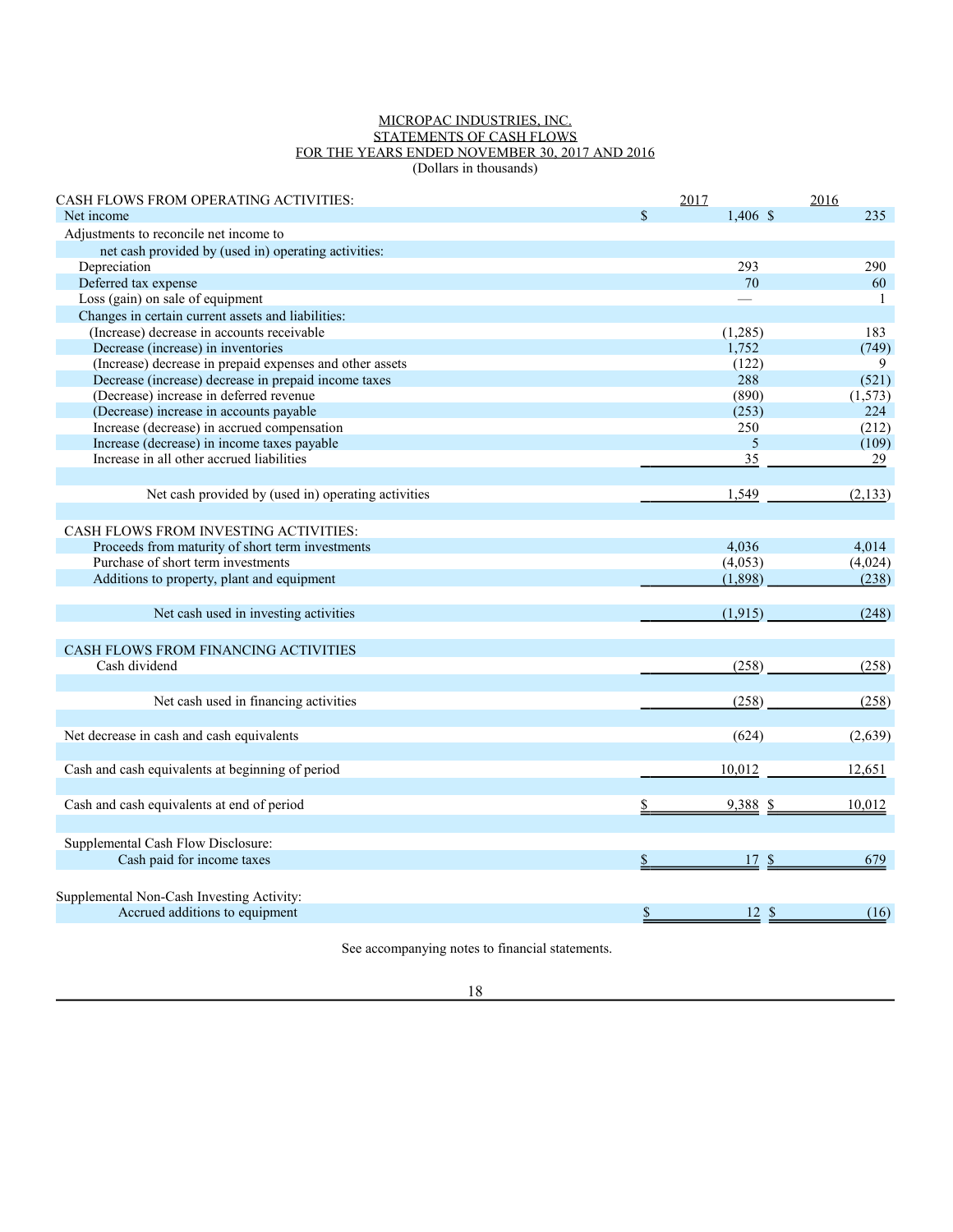### MICROPAC INDUSTRIES, INC. NOTES TO FINANCIAL STATEMENTS NOVEMBER 30, 2017 AND 2016

#### 1. BUSINESS DESCRIPTION:

Micropac Industries, Inc. (the "Company"), a Delaware corporation, designs, manufactures and distributes various types of microelectronic circuits, solid state relays, power controllers, and optoelectronic components and assemblies. The Company's products are used as components and assemblies in a broad range of military, space and industrial systems, including aircraft instrumentation and navigation systems, satellite systems, power supplies, electronic controls, computers, medical devices, and high-temperature (200°C) products.

#### 2. SUMMARY OF SIGNIFICANT ACCOUNTING POLICIES:

#### Revenue Recognition

Revenues are recorded as shipments are made based upon contract prices. Any losses anticipated on fixed price contracts are provided for currently. Sales are recorded net of sales returns, allowances and discounts.

Deferred Revenue represents prepayments from customers and will be recognized as revenue when the products are shipped per the terms of the contract.

On May 28, 2014, the FASB issued ASU No. 2014-09, *Revenue from Contracts with Customers*, which requires an entity to recognize the amount of revenue to which it expects to be entitled for the transfer of promised goods and services to customers. The ASU will replace most existing revenue recognition guidance in U.S. GAAP when it becomes effective. The standard permits the use of either the retrospective or cumulative effect transition method. The Company is evaluating the effect that ASU 2014-09 will have on its consolidated financial statements and related disclosures. On July 9, 2015, the FASB agreed to defer the effective date to annual reporting periods beginning after December 15, 2017 and the interim periods within that year. The Company has not yet selected a transition method nor has it determined the effect of the standard on its ongoing financial reporting. The standard will be effective for the Company for fiscal year ending November 30, 2019.

#### Short-Term Investments

The Company has \$2,031,000 and \$2,014,000 in short-term investments at November 30, 2017 and 2016, respectively. Short-term investments consist of certificates of deposits with maturities greater than 90 days. These investments are reported at historical cost, which approximates fair value. All highly liquid investments with maturities of 90 days or less are classified as cash equivalents. All short-term investments are securities which the Company has the ability and intent to hold to maturity and mature within one year.

#### Inventories

Inventories are stated at lower of cost or market value and include material, labor and manufacturing overhead. All inventories are valued using the FIFO (first-in, first-out) method of inventory valuation. The Company determines the need to write inventory down to the lower of cost or market via an analysis based on the usage of inventory over a three year period and projected usage based on current backlog.

In July 2015, the FASB issued ASU No. 2015-11, *Inventory (Topic 330): Simplifying the Measurement of Inventory.* This ASU does not apply to inventory that is measured using last-in, first-out (LIFO) or the retail inventory method. The amendments apply to all other inventory, which includes inventory that is measured using first-in, first-out (FIFO) or average cost. This ASU eliminates from GAAP the requirement to measure inventory at the lower of cost or market. Market under the previous requirement could be replacement cost, net realizable value, or net realizable value less an approximately normal profit margin. Entities within scope of this update will now be required to measure inventory at the lower of cost and net realizable value. Net realizable value is the estimated selling prices in the ordinary course of business, less reasonably predictable costs of completion, disposal, and transportation. Subsequent measurement is unchanged for inventory using LIFO or the retail inventory method. The amendments in this update are effective for fiscal years beginning after December 15, 2016, with early adoption permitted, and should be applied prospectively. The Company does not expect the adoption of this guidance to have a material impact on its consolidated financial statements.

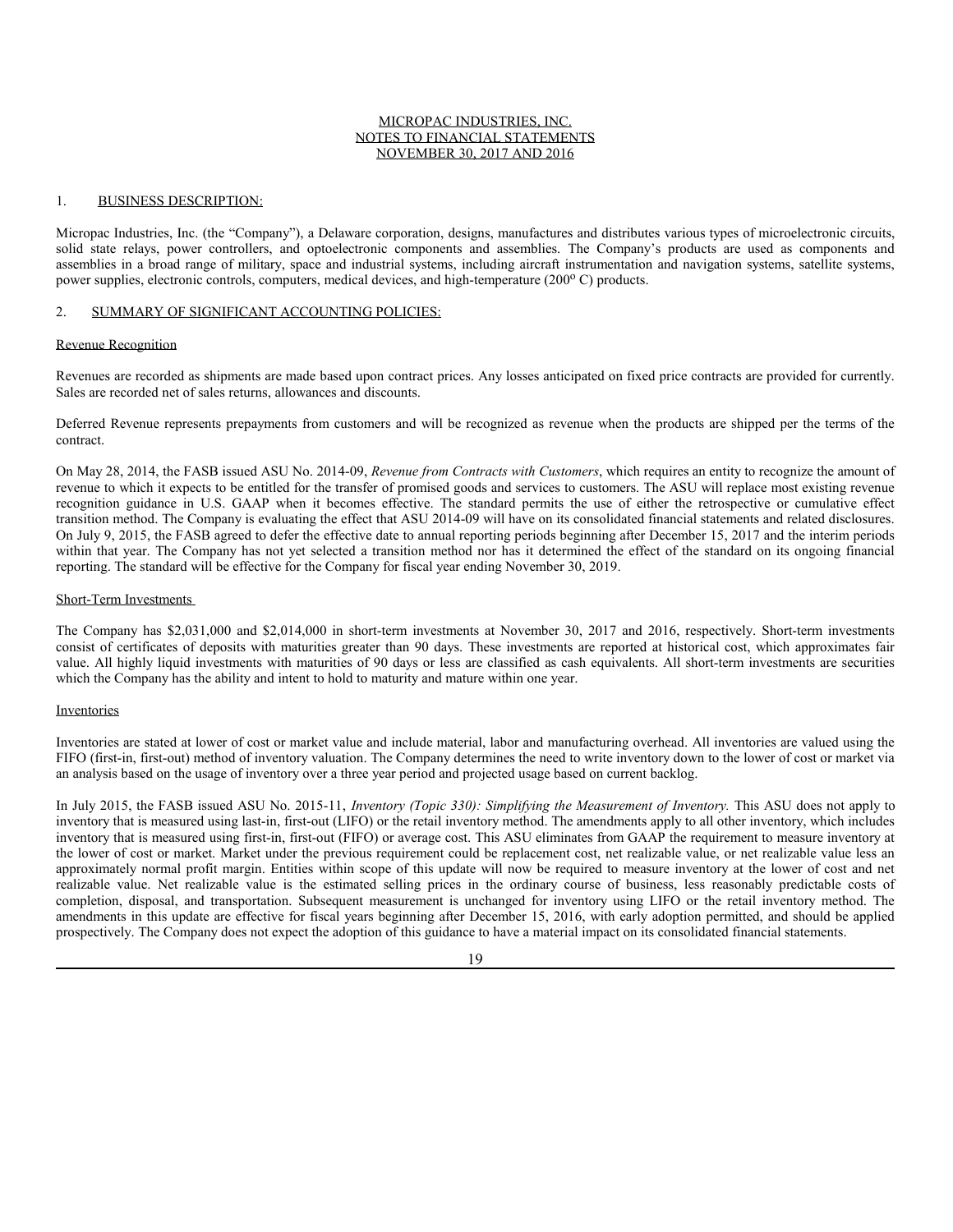#### Income Taxes

The Company accounts for income taxes using the asset and liability method. Under this method the Company records deferred income taxes for the temporary differences between the financial reporting basis and the tax basis of assets and liabilities at enacted tax rates expected to be in effect when such amounts are realized or settled. The resulting deferred tax liabilities and assets are adjusted to reflect changes in tax law or rates in the period that includes the enactment date.

The Company records a liability for an unrecognized tax benefit for a tax position that is not "more-likely-than-not" to be sustained. The Company did not record any liability for uncertain tax positions as of November 30, 2017 and 2016.

In November 2015, the FASB issued ASU No. 2015-17, *Income Taxes (Topic 740): Balance Sheet Classification of Deferred Taxes*. The ASU requires entities to classify deferred tax liabilities and assets as noncurrent in a classified statement of financial position. This ASU is effective for fiscal years beginning after December 15, 2016, and interim periods within those annual periods. Early adoption is permitted for all entities as of the beginning of an interim or annual reporting period. We early adopted this guidance as of December 1, 2016. Our adoption of this guidance did not have a material impact on our financial statements. We reclassified \$417 thousand of noncurrent deferred tax liability from noncurrent liability to reduce the carrying value of deferred tax assets as of November 30, 2016 to conform to current financial statement presentation.

### Property, Plant, and Equipment

Property, plant, and equipment are carried at cost, and depreciation is provided using the straight-line method at rates based upon the following estimated useful lives (in years) of the assets:

| <b>Buildings</b>        |      |
|-------------------------|------|
| Facility improvements   | 8-15 |
| Machinery and equipment | 5-10 |
| Furniture and fixtures  | 5-8  |

The Company assesses long-lived assets for impairment in accordance with Financial Accounting Standards Board (FASB) Accounting Standards Codification (ASC) ASC 360-10-35, *Property, Plant and Equipment – Subsequent Measurement*. When events or circumstances indicate that an asset may be impaired, an assessment is performed. The estimated future undiscounted cash flows associated with the asset are compared to the asset's net book value to determine if a write down to market value less cost to sell is required.

Repairs and maintenance are expensed as incurred. Improvements which extend the useful lives of property, plant, and equipment are capitalized.

#### Research and Development Costs

Costs for the design and development of new products are expensed as incurred.

### Basic and Diluted Earnings Per Share

Basic and diluted earnings per share are computed based upon the weighted average number of shares outstanding during the year. Diluted earnings per share gives effect to all dilutive potential common shares. During 2017 and 2016, the Company had no dilutive potential common stock.

#### Use of Estimates

The preparation of financial statements in conformity with accounting principles generally accepted in the United States of America requires management to make estimates and assumptions that affect the reported amounts of assets and liabilities and disclosure of contingent assets and liabilities at the date of the financial statements and the reported amounts of revenues and expenses during the reporting period. Actual results could differ from those estimates.

#### 3. FAIR VALUE MEASUREMENT:

The Company had no financial assets and liabilities measured at fair value on a recurring basis as of November 30, 2017 and 2016. The fair value of financial instruments such as cash and cash equivalents, short-term investments, accounts receivable, and accounts payable approximate their carrying amount based on the short maturity of these instruments. There were no nonfinancial assets measured at fair value on a nonrecurring basis at November 30, 2017 and 2016.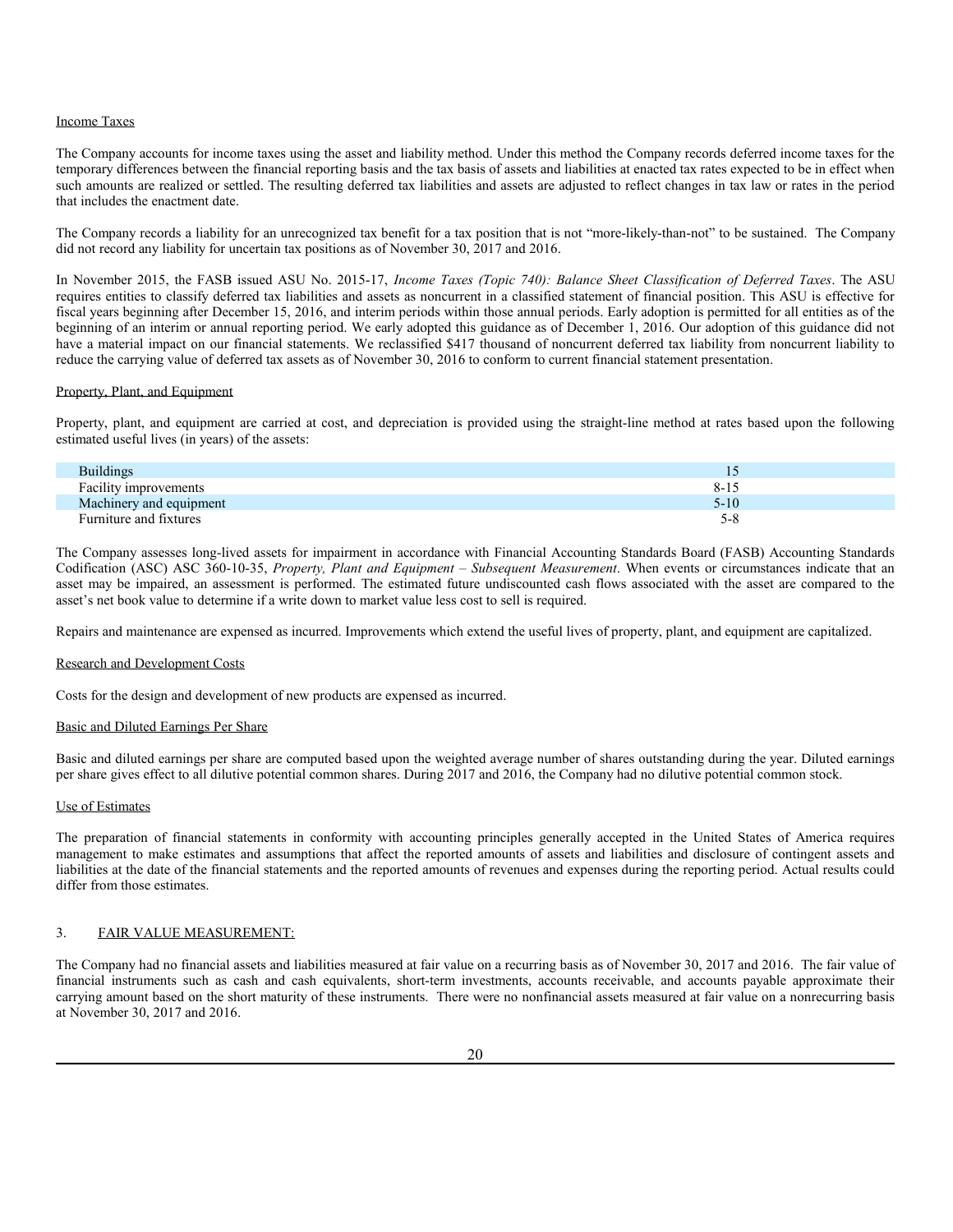### 4. NOTES PAYABLE TO BANKS:

On April 23, 2016, the Company renewed the Loan Agreement with a Texas banking institution. The Loan Agreement provides for revolving credit loans, in amounts not to exceed a total principal balance of \$6,000,000. The Loan Agreement also contains financial covenants to maintain at all times including (i) minimum working capital of not less than \$4,000,000, (ii) a ratio of senior funded debt, minus the Company's balance sheet cash on hand to the extent in excess of \$2,000,000 to EBITDA of not more than 3.0 to 1.0, and (iii) a ratio of free cash flow to debt service of not less than 1.2 to 1.0. The Company has not, to date, drawn any amounts under the revolving line of credit and is currently in compliance with the financial covenants.

### 5. PRODUCT WARRANTIES:

In general, the Company warrants that its products, when delivered, will be free from defects in material workmanship under normal use and service. The obligations are limited to replacing, repairing or giving credit for, at the option of the Company, any products that are returned within one year after the date of shipment. The Company does not provide extended warranties.

The Company reserves for potential warranty costs based on historical warranty claims experience. While management considers the process to be adequate to effectively quantify its exposure to warranty claims based on historical performance, changes in warranty claims on a specific or cumulative basis may require management to adjust its reserve for potential warranty costs.

Warranty expense was approximately \$49,000 and \$100,000 in 2017 and 2016, respectively.

### 6. LEASE COMMITMENTS:

Rent expense for each of the years ended November 30, 2017 and 2016 was \$50,000 and \$50,000 respectively.

The Company has no future minimum lease payments under non-cancellable operating leases for office and manufacturing space with remaining terms in excess of one year.

In February 2016, the FASB issued Accounting Standards Update (ASU) 2016-02, *Leases (Topic 842)*. Under the new standard, lessees will be required to recognize lease assets and liabilities for all leases, with certain exceptions, on their balance sheets. Public business entities are required to adopt the standard for reporting periods beginning after December 15, 2018. The Company does not expect the adoption of this guidance to have a material impact on its consolidated financial statements.

### 5. EMPLOYEE BENEFITS:

The Company sponsors an Employees' Profit Sharing Plan and Trust (the Plan). Pursuant to section 401(k) of the Internal Revenue Code, the Plan is available to substantially all employees of the Company. Employee contributions to the Plan are matched by the Company at amounts up to 6% of the participant's salary. Contributions made by the Company were expensed and totaled approximately \$292,000 in 2017 and \$325,000 in 2016. Employees become vested in Company contributions in 20% increments in years two through six of employment. If the employee leaves the Company prior to being fully vested, the unvested portion of the Company contributions are forfeited and such forfeitures are used to lower future Company contributions. The Company does not offer other post-retirement benefits to its employees at this time.

### 8. INCOME TAXES:

The income tax provision consisted of the following for the years ended November 30: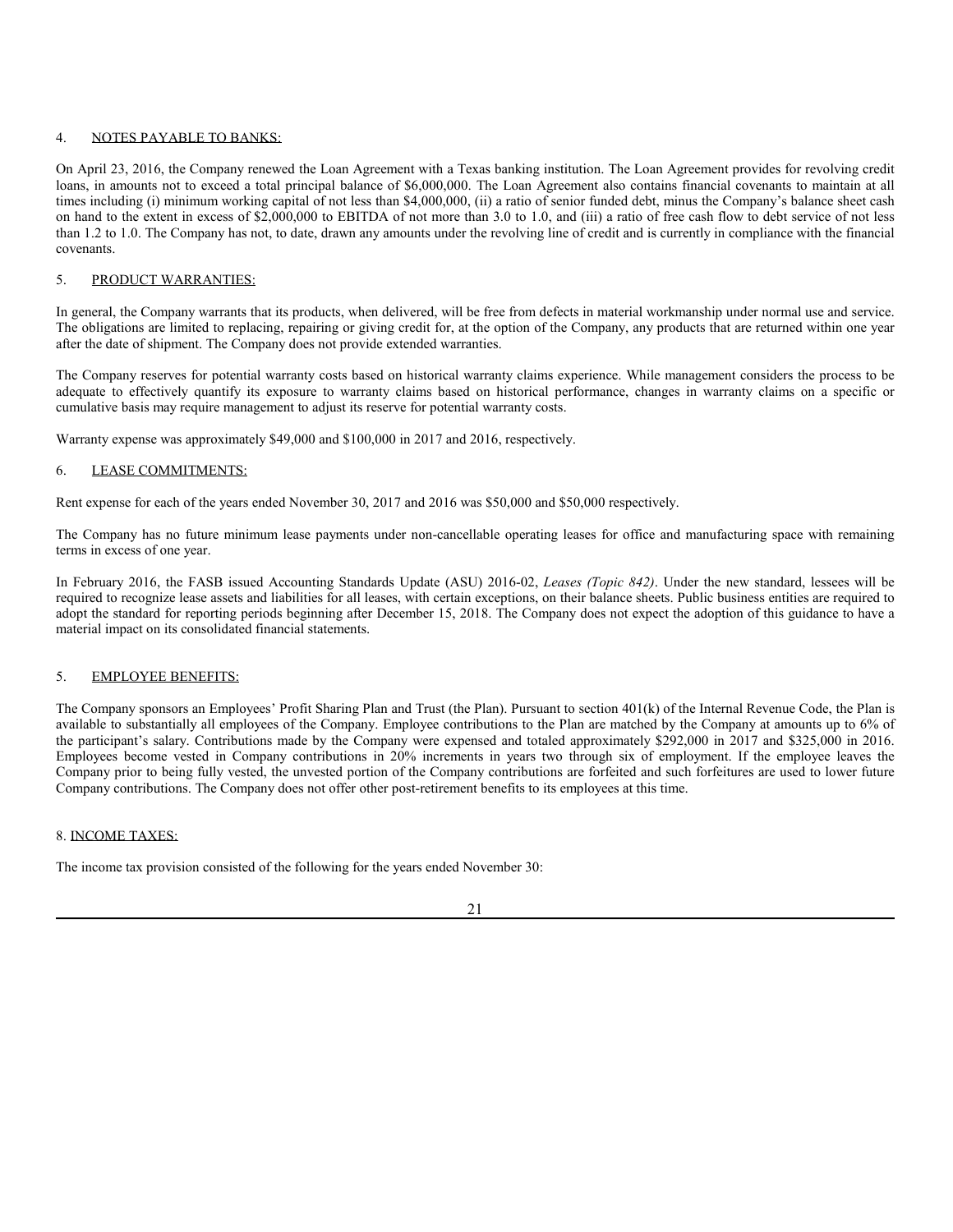|                              |   | 2017    | 2016 |         |  |
|------------------------------|---|---------|------|---------|--|
| <b>Current Provision:</b>    |   |         |      |         |  |
| Federal                      | S | 171,000 |      | 22,000  |  |
| <b>State</b>                 |   | 30,000  |      | 28,000  |  |
|                              |   | 201,000 |      | 50,000  |  |
|                              |   |         |      |         |  |
| Deferred federal tax expense |   | 70,000  |      | 60,000  |  |
|                              |   |         |      |         |  |
| Total                        |   | 271,000 |      | 110,000 |  |

The provision for income taxes differs from that computed at the federal statutory corporate tax rate as follows:

|                                            | 2017      |  | 2016     |  |
|--------------------------------------------|-----------|--|----------|--|
| Tax at 34% statutory rate                  | 570,000   |  | 117,000  |  |
| State income taxes, net of federal benefit | 20,000    |  | 18,000   |  |
| Section 199 Adjustment                     | (45,000)  |  | (17,000) |  |
| Research and Development Tax Credit        | (279,000) |  |          |  |
| Permanent differences and other            | 5,000     |  | (8,000)  |  |
|                                            |           |  |          |  |
| Income tax provision                       | 271,000   |  | 110.000  |  |

The components of deferred tax assets and liabilities were as follows:

|                                              | 2017      |  | 2016      |  |
|----------------------------------------------|-----------|--|-----------|--|
| Deferred tax assets (liabilities)            |           |  |           |  |
| Inventory                                    | 432,000   |  | 586,000   |  |
| Deferred revenue, sales returns and warranty | 55,000    |  | 26,000    |  |
| Other accrued liabilities                    | 83,000    |  | 78,000    |  |
| Depreciation                                 | (367,000) |  | (417,000) |  |
| Net deferred assets                          | 203,000   |  | 273,000   |  |

In assessing the realizability of deferred tax assets, management considers whether it is more likely than not that some portion or all of the deferred tax assets will not be realized. The ultimate realization of deferred tax assets is dependent upon the generation of future taxable income during the periods in which those temporary differences become deductible. Management considers the scheduled reversal of deferred tax liabilities, projected future taxable income, and tax-planning strategies in making this assessment. Based upon the level of historical taxable income and projections for future taxable income over the periods in which the deferred tax assets are deductible, management believes it is more likely than not that the Company will realize the benefits of these deductible differences.

### 9. SIGNIFICANT CUSTOMER INFORMATION:

The Company's major customers include contractors to the United States government. Sales to these customers for the Department of Defense (DOD) and NASA contracts accounted for approximately 60% of the Company's revenues in 2017 compared to 56% in 2016. The Company's major customers are Lockheed Martin, Northrop Grumman, Rockwell Collins, United Technologies, Raytheon, Boeing and L-3. Three customers accounted for 16%, 13% and 10% of the Company's sales during 2017 and two customers accounted for 18% and 11% of the Company's sales in 2016. The Company's top 10 customers accounted for 49% of the Company's sales during 2017 and 48% of the Company's sales during 2016. Three customers accounted for 19%, 18% and 14% of the accounts receivable balance as of November 30, 2017.

### 10. SHAREHOLDERS' EQUITY:

On December 15, 2015, the Board of Directors of Micropac Industries, Inc. approved the payment of a \$0.10 per share special dividend to all shareholders of record as of January 12, 2016. The dividend was paid to shareholders on February 11, 2016.

On December 13, 2016, the Board of Directors of Micropac Industries, Inc. approved the payment of a \$0.10 per share special dividend to all shareholders of record as of January 10, 2017. The dividend was paid to shareholders on February 9, 2017.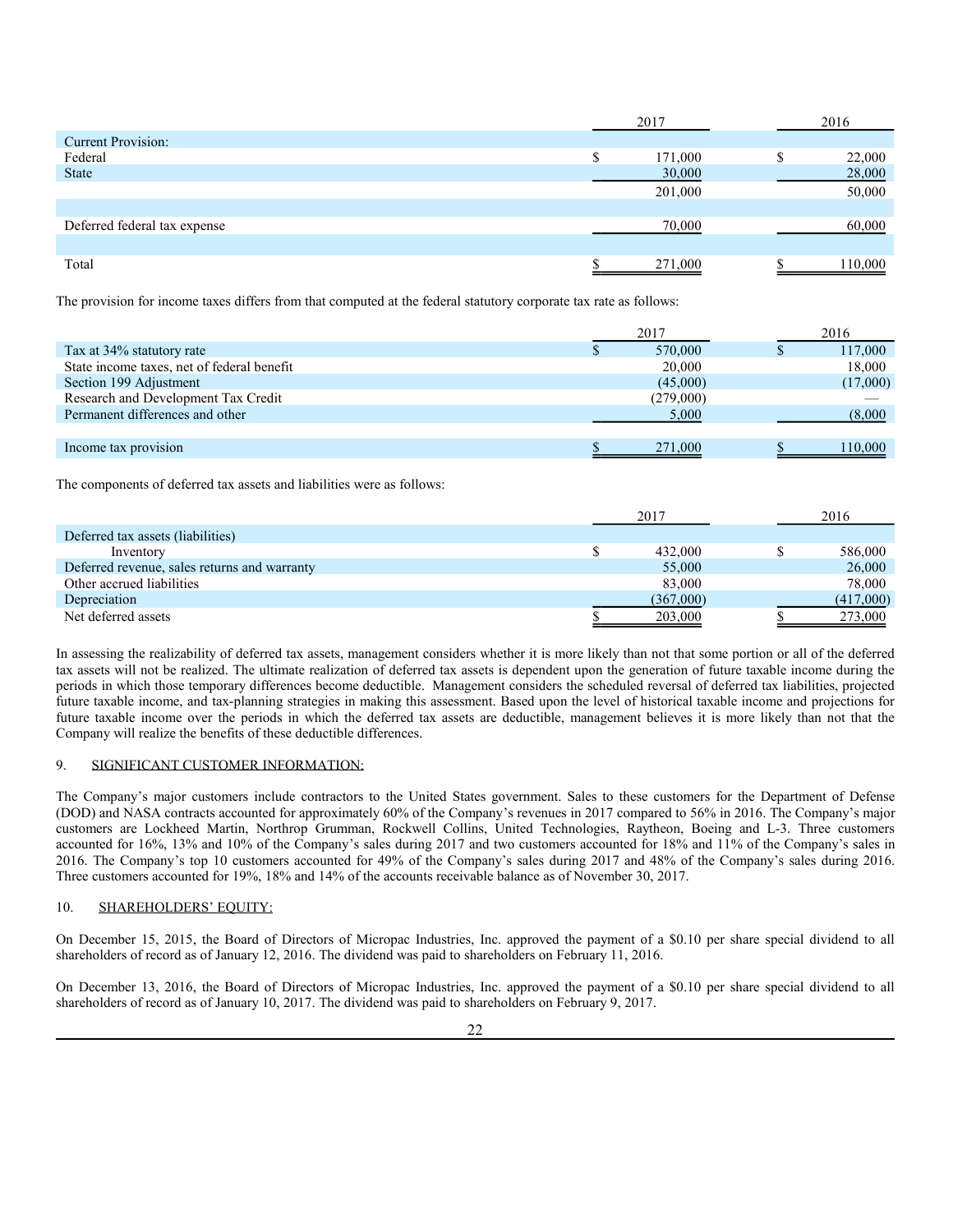### 11. SUBSEQUENT EVENTS:

On December 12, 2017, the Board of Directors of Micropac Industries, Inc. approved the payment of a special dividend of \$0.10 per share for shareholders of record as of January, 10 2018. The dividend will be paid to shareholders on or about February 9, 2018.

On December 22, 2017, the Tax Cuts and Jobs Act (the "Act") was signed into United States tax law, which among other provisions will lower the corporate tax rate to 21%. Given this date of enactment, our financial statements as of and for the year ended November 30, 2017 do not reflect the impact of the Act. The Company is in the process of analyzing the potential aggregate impact of the Act and will reflect any such impact in the quarterly report for the period in which the law was enacted.

#### **Item 9. Changes in and Disagreements With Accountants on Accounting and Financial Disclosure**

None.

### **Item 9A. Controls and Procedures**

### Evaluation of Disclosure Controls and Procedures

The Company's Chief Executive Officer and Chief Financial Officer (the Certifying Officers) are responsible for establishing and maintaining disclosure controls and procedures for the Company. The Certifying Officers have designed such disclosure controls and procedures to ensure that material information is made known to them, particularly during the period in which this report was prepared. The Certifying Officers have evaluated the effectiveness of the Company's disclosure controls and procedures (as such term is defined in Exchange Act Rules 13a-15(e) and 15d-15(e) (the Rules) under the Securities Exchange Act of 1934 (or Exchange Act)) and determined that as of November 30, 2017, the Company's disclosure controls and procedures were effective.

#### Management's Annual Report on Internal Control Over Financial Reporting

Management of Micropac is responsible for establishing and maintaining adequate internal control over financial reporting, as such term is defined in the Securities Exchange Act Rule 13a-15(f). Under the supervision and with the participation of the Company's management, including the Chief Executive Officer (principal executive officer) and the Chief Financial Officer (principal financial officer), the Company's management conducted an evaluation of the effectiveness of its internal control over financial reporting as of November 30, 2017 as required by the Securities Exchange Act of 1934 Rule13a-15(c). In making this assessment, the Company's management used the criteria set forth in the framework in "Internal Control – Integrated Framework" (2013) issued by the Committee of Sponsoring Organizations of the Treadway Commission. Based on the evaluation conducted under the framework in "Internal Control – Integrated Framework" (2013), management concluded that the Company's internal control over financial reporting was effective as of November 30, 2017.

During our most recent fiscal quarter, there has not occurred any change in our internal control over financial reporting (as such term is defined in Rules 13a-15(f) and 15d-15(f) under the Exchange Act) that has materially affected, or is reasonably likely to materially affect, our internal control over financial reporting.

This annual report does not include an attestation report of our registered independent public accounting firm regarding internal control over financial reporting. Management's report was not subject to attestation by our registered independent public accounting firm pursuant to rules of the Securities and Exchange Commission that permit us to provide only management's report in this annual report.

### **Item 9B. Other Information**

None.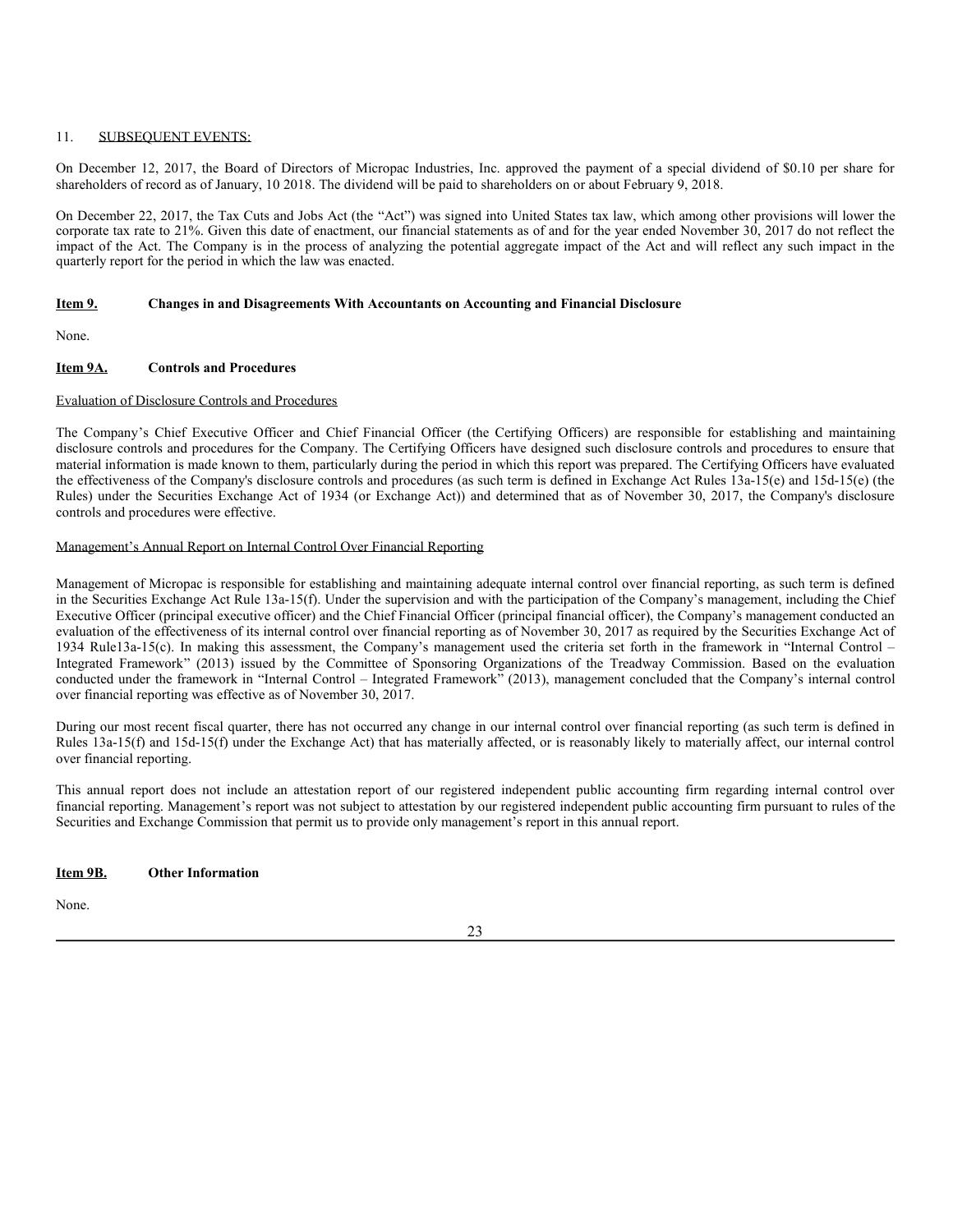### PART III

In accordance with General Instruction G(3) of Form 10-K, the information required by this Part III is incorporated by reference to Micropac Industries, Inc.'s definitive proxy statement relating to its 2018 Annual Meeting of Stockholders, as set forth below. The 2018 Proxy Statement will be filed with the Securities and Exchange Commission on or about February 09, 2018.

#### **Item 10. Directors, Executive Officers and Corporate Governance**

| Name                  | Age | Position with the Company                                                    | Director Since |
|-----------------------|-----|------------------------------------------------------------------------------|----------------|
| Mark King             | 63  | CEO, President and<br>Member of Audit Committee<br>and Chairman of the Board | October 2005   |
| Heinz-Werner Hempel   | 89  | Director and<br>Member of Audit Committee                                    | February 1997  |
| Eugene Robinson       | 78  | Director and<br>Member of Audit Committee                                    | October 2008   |
| Richard K. Hoesterey  | 75  | Secretary, Director and<br>Member of Audit Committee                         | October 2010   |
| Christine B. Dittrich | 65  | Director and<br>Member of Audit Committee                                    | October 2015   |
| Gerald Tobey          | 64  | Director and<br>Member of Audit Committee                                    | June 2017      |
| Patrick S. Cefalu     | 60  | CFO, Executive Vice President                                                | N/A            |

Mr. King is the current President and Chief Executive of the Company. Prior to November 2002, Mr. King was the President and Chief Operating Officer of Lucas Benning Power Electronics. Mr. King joined the Company in November of 2002, and was elected Chief Executive Officer, President and Director in October 2005.

Mr. Hempel has served as the Chief Operating Officer of Hanseatische Waren-Gesellschaft MBH & Co, KG, Bremen, Germany for over 25 years.

Mr. Robinson has 35 years of experience in the electronics industry, including 26 years with Texas Instruments, Inc. and later Raytheon through acquisition. During the past 10 years, Mr. Robinson has been actively engaged in consulting with numerous high technology organizations. He has served on several advisory boards for high technology companies and universities.

Mr. Hoesterey is an experienced executive with over 35 years in general management and manufacturing operations management in a variety of industries including high tech electronics, industrial products, and power regulation. He served as the President and Chief Executive Officer of Components Corporation of America from January 2000 to August 2009. In September 2009, he began serving as the President and Chief Executive Officer of R.K. Hoesterey & Associates.

Ms. Dittrich was an Executive Vice President of Raytheon Systems Company and the General Manager of the Sensor and Electronic Systems segment. Before working for Raytheon, Ms. Dittrich was a Senior Vice President of Texas Instruments (TI) Systems Group, a Malcolm Baldrige Quality Award winner, and the General Manager of the Electronic Systems Division. Her prior assignments include TI Systems Group Vice President and Engineering Manager, Software Engineering Director for the defense business, and Senior Member of Technical Staff. She has had senior executive responsibility for product engineering efforts that involve large scale software and hardware development and integration. Ms. Dittrich provided consulting services with a focus on business strategy and operational performance to various technology companies after leaving Raytheon. She became a Visiting Scientist at the Carnegie Mellon University Software Engineering Institute (SEI), a Federally Funded Research and Development Center and chaired the SEI Board of Advisors for over 10 years. She was a Fellow of the Cutter Business Technical Council and a senior consultant for Cutter Consortium. In addition, she has held membership positions on the Army Science Board, the Department of Defense Software Best Practices - Airlie Software Council and other advisory boards.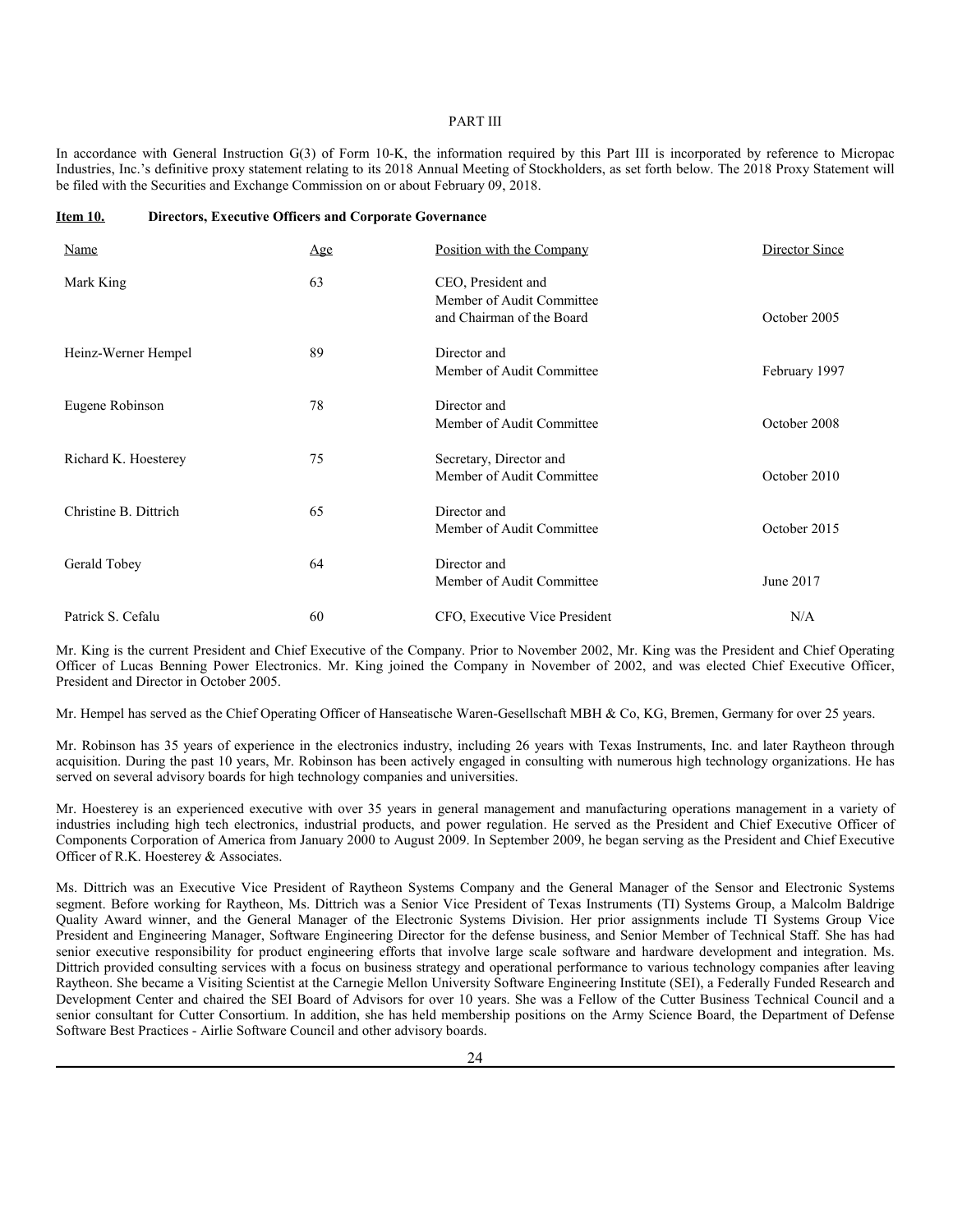Mr. Tobey was a Vice President of Business Development at Raytheon Missile Systems Company retiring in 2016 following a 38-year career in the defense, aerospace, and civil security sectors. He also served as Vice President of International Business Development for both Raytheon's Missile Systems and Network Centric Systems businesses. Until 1997, when Texas Instruments' Defense Systems and Electronics Group was acquired by Raytheon, Mr. Tobey served as that company's Vice President of International Business Development and Managing Director of Texas Instruments UK, Ltd. (a wholly owned TI subsidiary). During Mr. Tobey's career, he has served in various business creation and capture, strategy, program and manufacturing management positions both in the U.S. and abroad. Mr. Tobey holds a Bachelor of Science and a Masters of Business Administration degree from Utah State University. He is a graduate of the U.S. Defense Department's Defense Acquisition University, and has completed Executive Study at the Anderson School of Management at UCLA.

Mr. Cefalu has over 35 years of experience in management, manufacturing and financial operations in a variety of industries. Mr. Cefalu has been the Chief Financial Officer and Executive Vice President of the Company since September 2001.

#### Board Meetings and Committees

The Board of Directors held five (5) board meetings during the year ended November 2017. Directors received a fee of \$1,500 (other than Mr. King) for each meeting attended during the year ended November 2017. In addition, the Board agreed to pay an annual retainer of \$10,000 to Mr. Robinson, Mr. Hoesterey and Ms. Dittrich and \$5,000 to Mr. Tobey. Ms. Dittrich and Mr. Robinson attended all of the meetings. Mr. Hempel attended one (1) of the meetings, Mr. Hoesterey attended (3) of the meetings, Mr. Tobey attended two (2) of the meetings.

The Audit Committee held four (4) meetings during the year ended November 30, 2017. Members of the Audit Committee received a fee of \$750 for each meeting attended during the year ended November 2017. Mr. King did not receive any payments for attending meetings of the Audit Committee. Ms. Dittrich and Mr. Robinson attended four (4) of the meetings. Mr. Hoesterey attended three (3) of the meetings, Mr. Tobey attended two (2) of the meetings and Mr. Hempel attendded one (1) of the meetings.

#### **Director Compensation 2017**

|                      |              | Director | Audit Committee | Other fees                     | <b>Total Fees</b> |
|----------------------|--------------|----------|-----------------|--------------------------------|-------------------|
| Heinz-Werner Hempel  |              | 1,500    | 750             |                                | 2,250             |
| Richard K. Hoesterey |              | 14.500   | 2,250           |                                | 16,750            |
| Eugene Robinson      | $\mathbb{S}$ | 17.500   | 3,000           |                                | 20,500            |
| Christine Dittrich   |              | 17.500   | 3.000           | $\qquad \qquad \longleftarrow$ | 20,500            |
| Gerald Tobey         |              | 8.000    | 1,500           |                                | 9.500             |

Mr. King does not receive any Directors compensation.

With the exception of Mr. King and Mr. Hempel, members of the Audit Committee are considered independent members under the Securities and Exchange Act rules and regulations.

The Board of Directors does not have a nominating or compensation committee or committees performing similar functions. The Board of Directors formed an Audit Committee on May 13, 2002. The members of the Audit Committee operate pursuant to a charter developed by the Board of Directors.

The Audit Committee has reviewed with management and the independent auditors the quality and adequacy of the Company's significant accounting policies. The Audit Committee has considered and reviewed with the independent auditors their audit plans, the scope of the audit, and the identification of audit risks. The Audit Committee has reviewed and discussed the audited financial statements with management and has discussed such financial statements with the independent auditors.

The Audit Committee has received the written disclosures and the report from the independent accountant required by the applicable requirements of the Public Company Accounting Oversight Board (United States) regarding the independent accountant's communications with the Audit Committee concerning independence and has discussed with the independent accountants the independent accountant's independence. Based upon the review and discussions referred to above, the Audit Committee recommended to the Board of Directors that the audited financial statements be included in the Company's annual report on Form 10-K for the fiscal year ended November 30, 2017, for filing with the Securities and Exchange Commission.

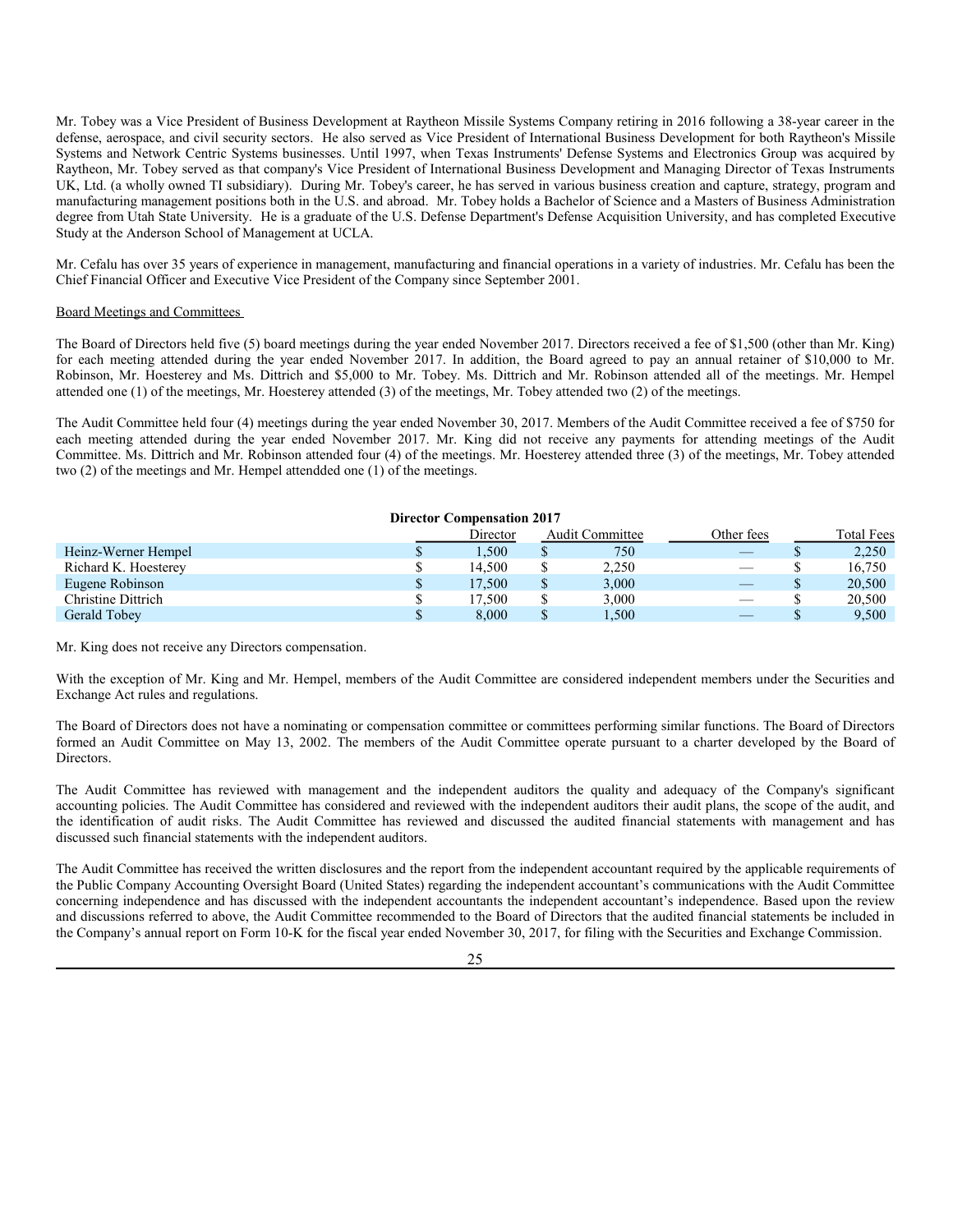Management has the responsibility for the preparation and integrity of the Company's financial statements and the independent registered public accounting firm have the responsibility for the audit of those statements. It is not the duty of the Audit Committee to conduct audits to determine that the Company's financial statements are complete and accurate and are in accordance with accounting principles generally accepted in the United States. In giving its recommendations, the Audit Committee considered (a) management's representation that such financial statements have been prepared with integrity and objectivity and in conformity with accounting principles generally accepted in the United States of America, and (b) the report of the Company's independent auditors with respect to such financial statements.

### Section 16(a) Beneficial Owner Reporting Compliance

Section 16(a) of the Exchange Act requires the Company's directors, executive officers, and 10% stockholders to file reports of ownership and reports of change in ownership of the Company's equity securities with the Securities and Exchange Commission. Directors, executive officers, and 10% stockholders are required to furnish the Company with copies of all Section16(a) forms they file. Based on a review of the copies of such reports furnished, the Company believes that during the fiscal year ended November 30, 2017, the Company's directors, executive officers, and 10% stockholders filed on a timely basis all reports required by Section 16(a) of the Exchange Act.

#### Code of Ethics

The Company has adopted a code of ethics that applies to the Company's chief executive officer and principal financial officer. In addition, the Company has a code of conduct for all employees, officers and directors of the Company.

### **Item 11. Executive Compensation**

The information set forth in the 2018 Proxy Statement under the heading "Management Remuneration and Transactions" is incorporated herein.

The following table shows as of November 30, 2017, all cash compensation paid to, or accrued and vested for the account of Mr. Mark King, President and Chief Executive Officer and Mr. Patrick Cefalu, Vice President and Chief Financial Officer. Mr. King and Mr. Cefalu received no non-cash compensation during 2017.

| <b>Annual Compensation</b>             |      |                  |              |                                  |           |  |
|----------------------------------------|------|------------------|--------------|----------------------------------|-----------|--|
| Name and<br>Principal Position         | Year | Annual<br>Salary | <b>Bonus</b> | All Other<br>Compensation<br>(a) | Total     |  |
| Mark King,                             | 2017 | \$270,093        | \$0          | \$33,600                         | \$303,693 |  |
| President and                          | 2016 | \$265,307        | \$17,500     | \$28,441                         | \$311,488 |  |
| Chief Executive Officer <sup>(1)</sup> | 2015 | \$264,031        | \$13,500     | \$24,094                         | \$301,625 |  |
| Patrick Cefalu,                        | 2017 | \$159,003        | \$0          | \$24,507                         | \$183,510 |  |
| Vice President and                     | 2016 | \$156,229        | \$17,500     | \$16,450                         | \$190,179 |  |
| Chief Financial Officer                | 2015 | \$155,431        | \$13,500     | \$16,578                         | \$185,509 |  |

(a) Reflects amounts contributed by Micropac Industries, Inc., under Micropac's 401(k) profit sharing plan; unused vacation pay; life insurance premiums paid; and reimbursement for medical expenses under Micropac's Family Medical Reimbursement Plan.

(1) Effective November 2005, Mr. King's existing employment agreement was revised to provide that Mr. King would serve as the Company's President and Chief Executive Officer, and a member on the Board of Directors and Audit Committee at a base salary of \$186,400 for a term of three (3) years. In December 2005, the Company and Mr. King amended his employment agreement to increase his annual base salary to \$225,000. In June 2009, the Company and Mr. King amended his employment agreement to increase his annual base salary to \$247,104 for renewable terms of three (3) years with annual increases based on consumer price index with additional increases to be determined by the Board of Directors. The June 2009 amendment also provides under certain events, either the Company or Mr. King can terminate the agreement upon a payment to Mr. King of 18 or 36 months' salary as severance payments.

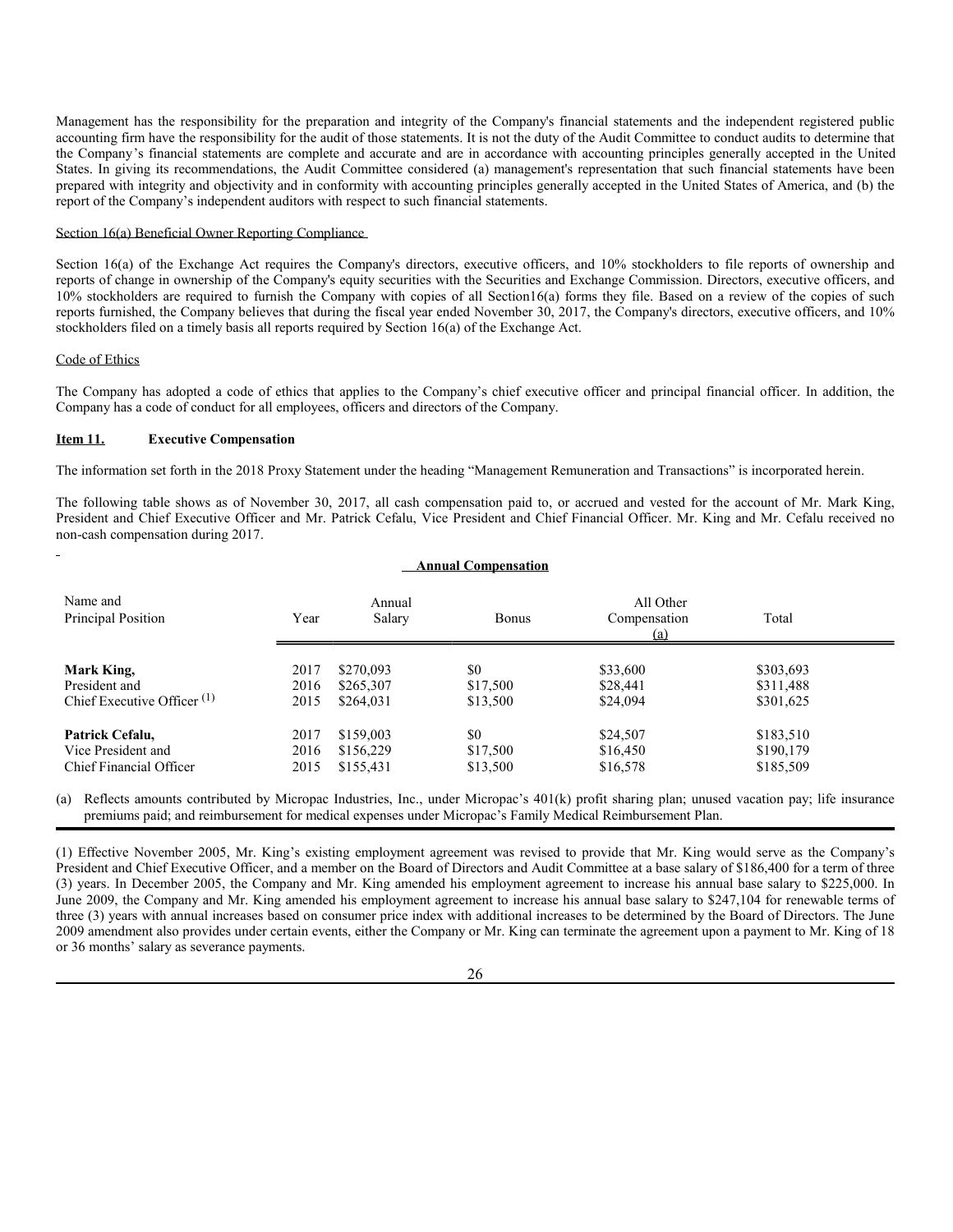The Board of Directors reviews and approves the Company's annual bonus payments structure. In 2017, Mr. King and Mr. Cefalu did not receive any bonus payments.

### Amount included in all other compensation relating to employee benefit plans

The Company maintains a Family Medical Reimbursement Plan for the benefit of its executive officers and their dependents. The Plan is funded through a group insurance policy issued by an independent carrier and provides for reimbursement of 100% of all bona fide medical and dental expenses that are not covered by other medical insurance plans capped at an annual family maximum. During the fiscal year ended November 30, 2017, the Company paid \$10,395 in premiums each for Mr. King and Mr. Cefalu which amounts are included in the "All Other Compensation" column shown in the preceding remuneration table.

In July 1984, the Company adopted a Salary Reduction Plan pursuant to Section 401(k) of the Internal Revenue Code. The Plan's benefits are available to all Company employees who are at least 18 years of age and have completed at least six months of service to the Company as of the beginning of a Plan year. Plan participants may elect to defer up to 15% of their total compensation as their contributions, subject to the maximum allowed by the Internal Revenue code 401(k), and the Company matches their contributions up to a maximum of 6% of their total compensation. A participant's benefits vest to the extent of 20% after two years of eligible service and become fully vested at the end of six years. During the fiscal year ended November 30, 2017, the Company made contributions to the Plan for Mr. King in the amount of \$15,900 and for Mr. Cefalu in the amount of \$9,540 which amount is included in the "All Other Compensation" column shown in the preceding remuneration table.

Employment agreements of the Company's officers provide that they may elect to carry over any unused vacation time to subsequent periods or elect to be paid for such unused vacation time. Mr. King and Mr. Cefalu did not receive any unused vacation pay in 2017.

During the fiscal year ended November 30, 2017, the Company paid life insurance premiums for the benefit of Mr. King and Mr. Cefalu valued at \$7,305 and \$4,572, respectively.

### **Item 12. Security Ownership of Certain Beneficial Owners and Management and Related Stockholder Matters**

The following table shows the number and percentage of shares of the Company's common stock beneficially owned (a) by each person known by the Company to own 5% or more of the outstanding common stock, (b) by each director and nominee, and (c) by all present officers and directors as a group.

| Name and Address<br>of Beneficial Owner <sup>(1)</sup>                                    | Number of Shares<br><b>Beneficially Owned</b> | Percent of<br>$Class^{(1)}$ |
|-------------------------------------------------------------------------------------------|-----------------------------------------------|-----------------------------|
| Stanley Kesselman<br>c/o Maxim Group<br>405 Lexington Avenue, $2nd$ Floor<br>New York, NY | 178,646                                       | 6.9%                        |
| Patrick Cefalu                                                                            | $\boldsymbol{0}$                              | $0\%$                       |
| Heinz-Werner Hempel <sup>(2)(3)(4)</sup>                                                  | 1,952,577                                     | 75.7%                       |
| Mark King $(3)$                                                                           | 14,100                                        | Less than $0.6\%$           |
| Richard K. Hoesterey <sup>(3)</sup>                                                       | $\boldsymbol{0}$                              | $0\%$                       |
| Eugene Robinson <sup>(3)</sup>                                                            | $\boldsymbol{0}$                              | $0\%$                       |
| Christine Dittrich $(3)$                                                                  | $\boldsymbol{0}$                              | $0\%$                       |
| Gerald Tobey <sup>(3)</sup>                                                               | $\boldsymbol{0}$                              | $0\%$                       |
|                                                                                           |                                               |                             |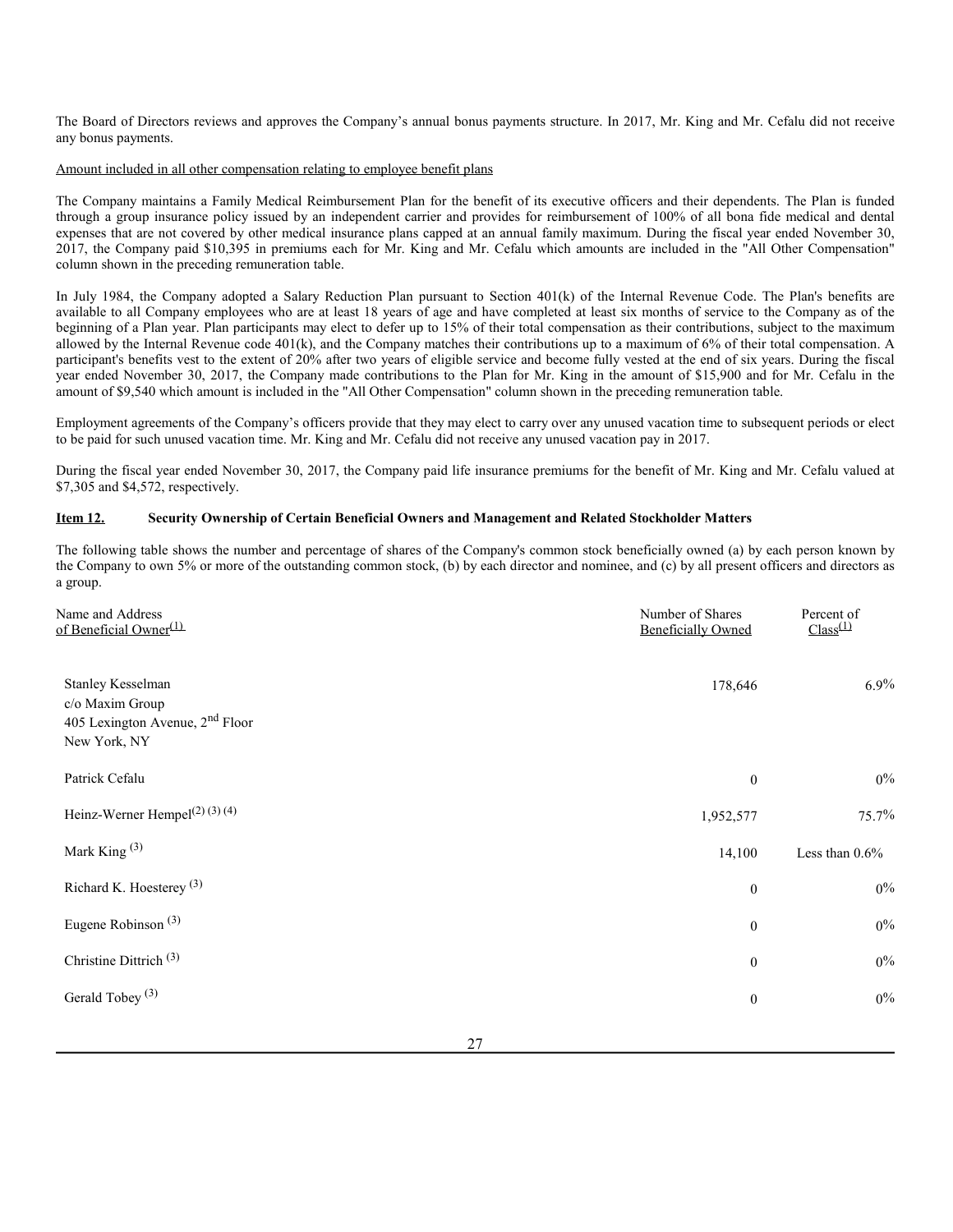### All officers and directors  $1,966,677$   $76.3\%$

### $\mathcal{L}_\text{max}$ as a group (7 Persons)

- (1) Calculated on the basis of the 2,578,315 outstanding shares. There are no options, warrants, or convertible securities outstanding. The address of each person listed, other than Stanley Kesselman, is 905 East Walnut Street, Garland, Texas 75040.
- (2) The Company and Mr. Heinz-Werner Hempel are parties to an Ancillary Agreement entered into in March 1987. The Ancillary Agreement primarily obligates the Company to register Mr. Hempel's stock and allows Mr. Hempel to participate in any sale of stock by the Company.
- (3) A director of the Company. Each incumbent director has been nominated for re-election at the Annual Meeting.
- (4) Effective October 10, 2007, Mr. Hempel transferred all of the shares of the Company's common stock owned by him and consisting of 1,952,577 shares, to a partnership organized under the laws of Germany. This partnership is composed of Mr. Hempel, his son, and his daughter. As the consideration for this transfer, Mr. Hempel received a 99.98% share in this partnership and received the sole voting and management control. His son and daughter each own a 0.01% ownership interest in this partnership.

#### None. **Item 13. Certain Relationships and Related Transactions, and Director Independence**

### **Item 14. Principal Accountant Fees and Services**

Whitley Penn LLP was selected as the Company's independent registered public accounting firm in 2016 and has been responsible for the Company's financial audit for the fiscal years ended November 30, 2016 through November 30, 2017.

Management anticipates that a representative from Whitley Penn LLP will be present at the Annual Meeting and will be given the opportunity to make a statement if he or she desires to do so. It is also anticipated that such representative will be available to respond to appropriate questions from stockholders.

### **AUDIT FEES**

The fees for professional services rendered for the audit of our annual financial statements for each of the fiscal years ended November 30, 2017 and November 30, 2016, and the reviews of the financial statements included in our Quarterly Reports on Form 10-Q during those periods were \$123,000 and \$134,000, respectively.

### **TAX FEES**

Whitley Penn LLP fees for tax return preparation services were \$26,000 in 2017, and KPMG fees for tax advisory and tax return preparation services were \$46,000 in 2016.

### **ALL OTHER FEES**

KPMG LLP and Whitley Penn LLP did not provide any other services.

The Audit Committee requests that the Principal Accounting Firm provide the committee with the anticipated charges of all accounting and tax related services to be performed in advance of performing such services. The Audit Committee approves all services in advance of the performance of such services.

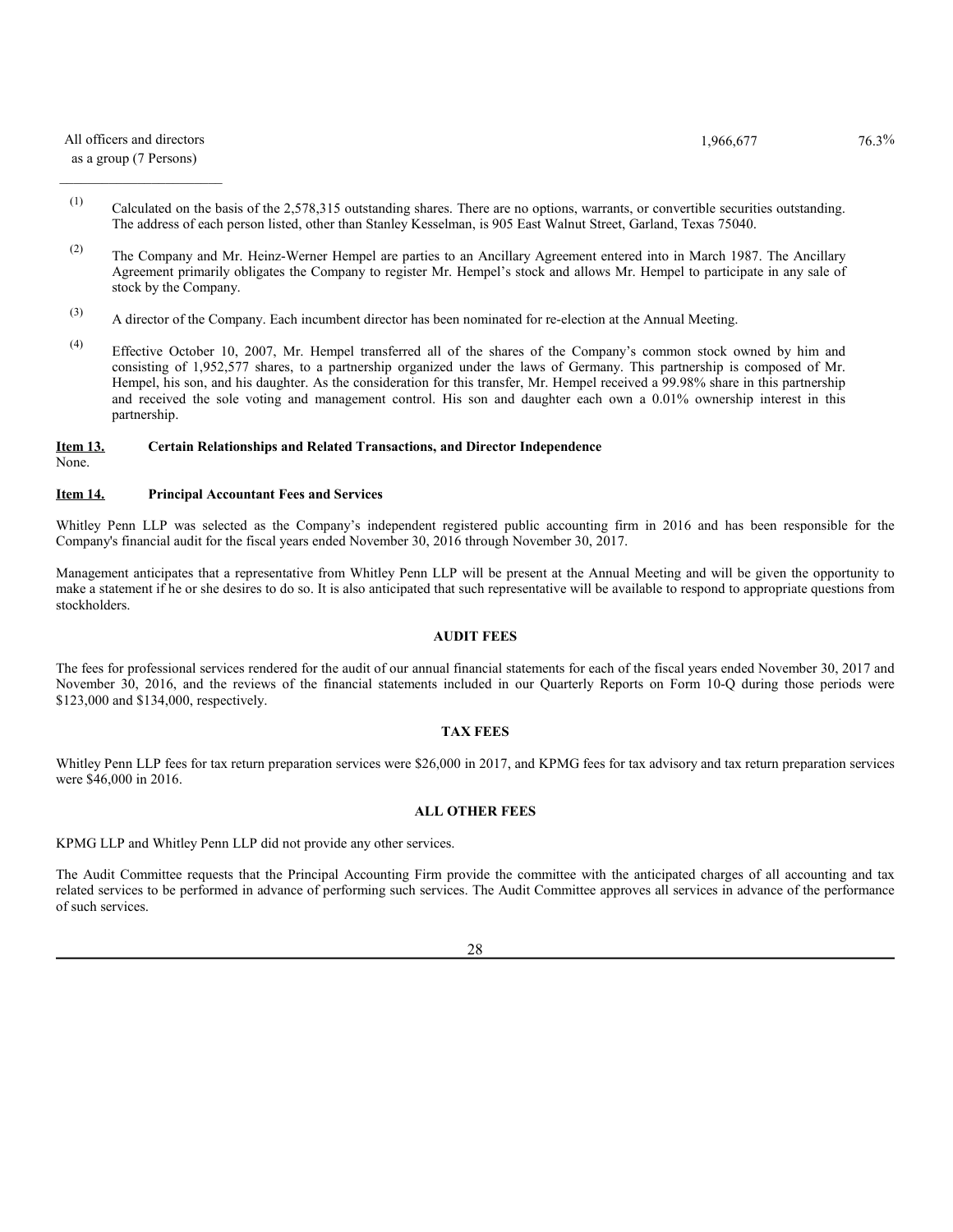Part IV

### **Item 15. Exhibits, Financial Statement Schedules**

(a) Exhibits

- 31.1 Certification of Chief Executive Officer pursuant to Section 302 of the Sarbanes-Oxley Act of 2002.
- 31.2 Certification of Chief Accounting Officer pursuant to Section 302 of the Sarbanes-Oxley Act of 2002.
- 32.1 Certification of Chief Executive Officer pursuant to 18 U.S.C. section 1350**,** as adopted pursuant to section 906 of the Sarbanes-Oxley act of  $2002.$
- 32.2 Certification of Chief Accounting Officer pursuant to 18 U. S. C. section 1350, as adopted pursuant to section 906 of the Sarbanes-Oxley act of 2002.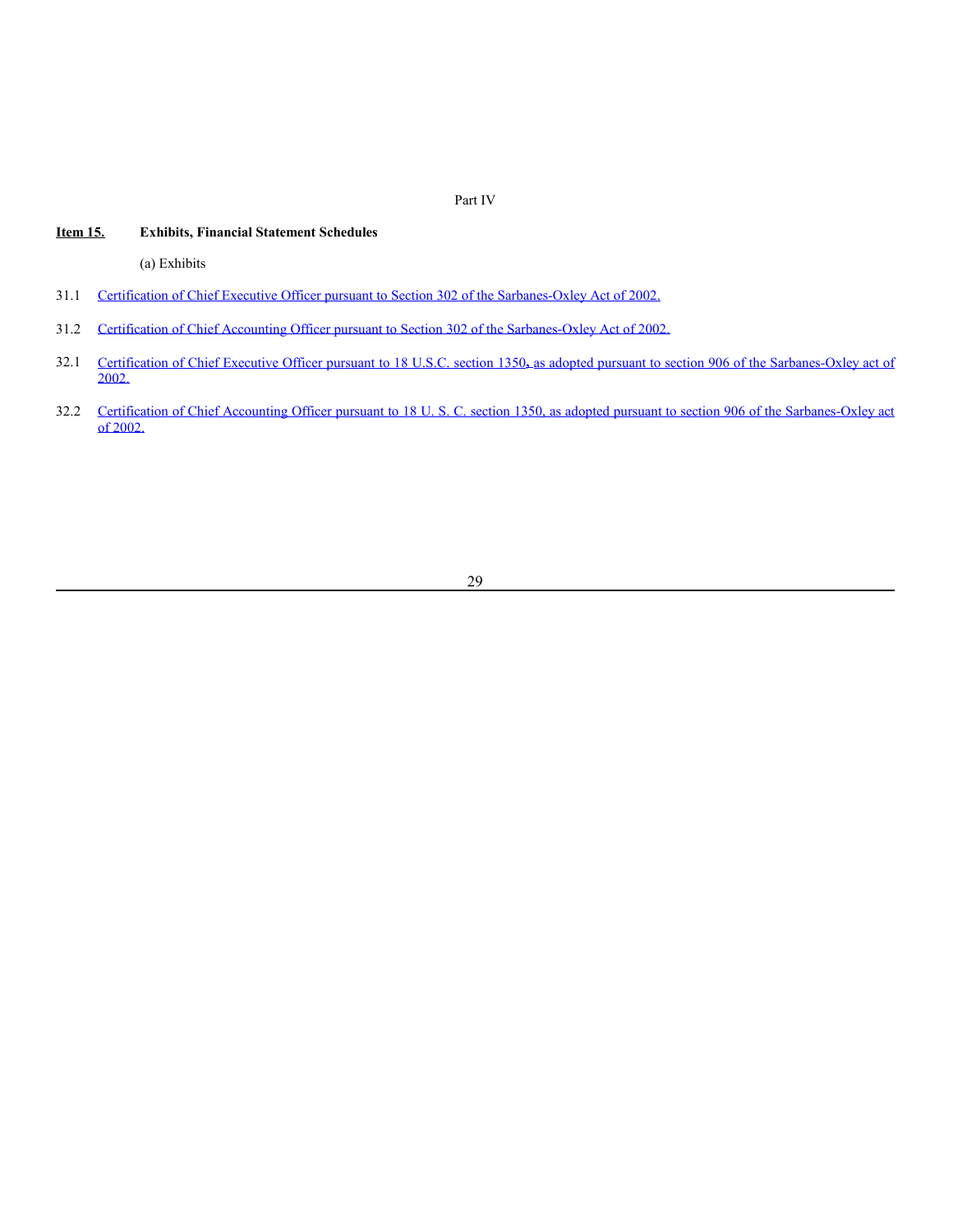### **SIGNATURES**

Pursuant to the requirements of Section 13 or 15(d) of the Securities Exchange Act of 1934, the registrant has duly caused this report to be signed on its behalf by the undersigned, thereunto duly authorized.

### MICROPAC INDUSTRIES, INC.

By: /s/ Mark King Mark King President and Chief Executive Officer (Principal Executive Officer)

By: /s/ Patrick Cefalu Patrick Cefalu Executive Vice Presidentand Chief Financial Officer (Principal Accounting Officer)

Dated: 02/08/2018

Pursuant to the requirements of the Securities and Exchange Act of 1934, this report has been signed below by the following persons on behalf of the registrant and in the capacities indicated on 02/08/2018.

Richard Hoesterey, Director

/s/ Christine Dittrich /s/ Gerald Tobey Christine Dittrich, Director Gerald Tobey, Director

/s/ Mark King<br>
Mark King, Director<br>
Mark King, Director<br>
Heinz-Werner Hempel, Di Heinz-Werner Hempel, Director

/s/ Richard Hoesterey *(s/ Eugene Robinson*<br>
Richard Hoesterey, Director *Eugene Robinson, Director*